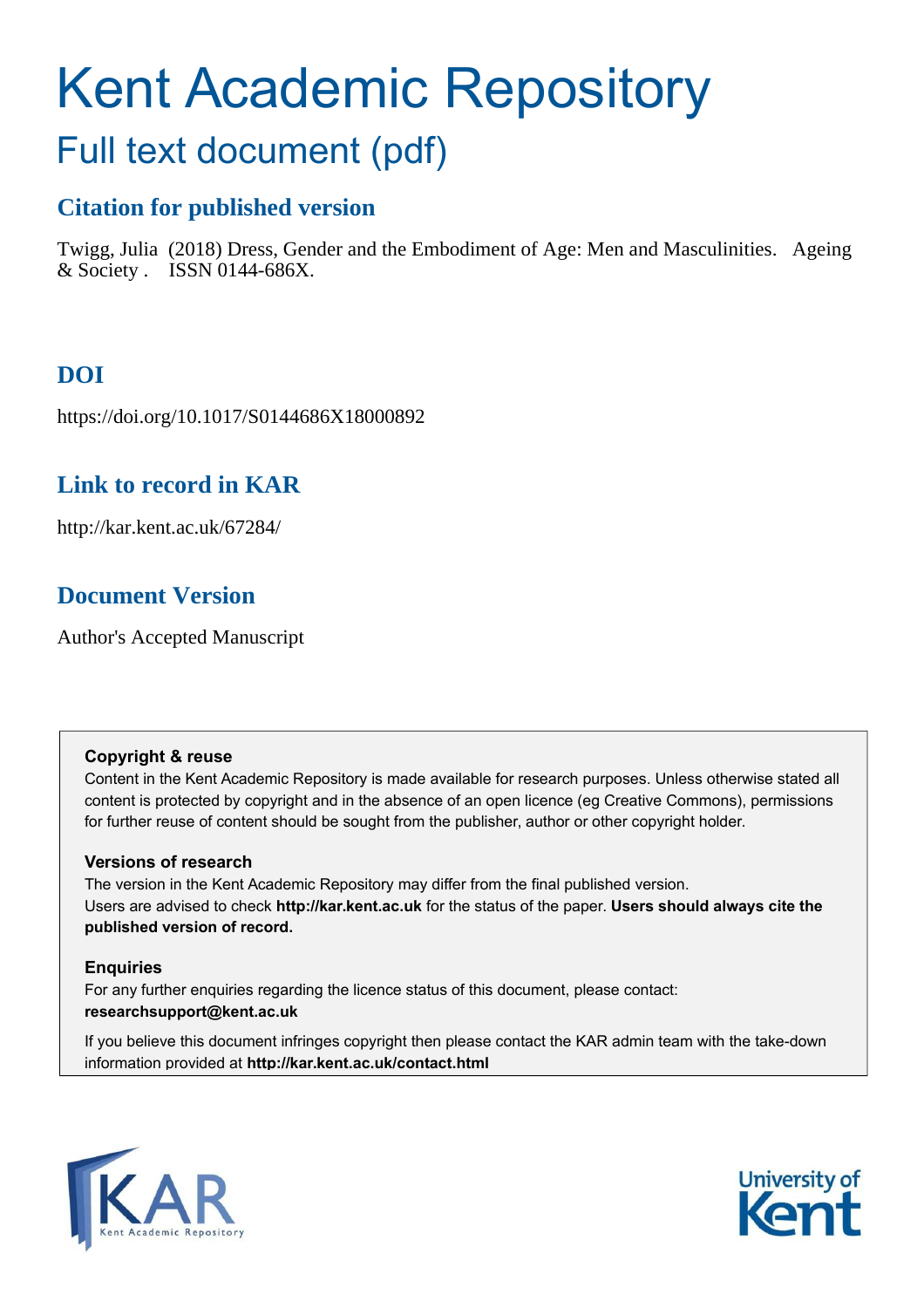#### **Forthcoming in Ageing & Society**

#### **Accepted 6 June 2018**

doi:10.1017/S0144686X18000892

**Dress, Gender and the Embodiment of Age: Men and Masculinities Julia Twigg University of Kent j.m.twigg@kent.ac.uk** 

#### **Abstract**

The study explores the role of clothing in the constitution of embodied masculinity in age, contrasting its results with an earlier study of women. It draws four main conclusions. First that men's responses to dress were marked by continuity both with their younger selves and with mainstream masculinity, of which they still felt themselves to be part. Age was less a point of challenge or change than for many women. Second, men's responses were less affected by cultural codes in relation to age. Dress was not, by and large, seen through the lens of age; and there was not the sense of cultural exile that had marked many of the women's responses. Third, for some older men dress could be part of wider moral engagement, expressive of values linked positively to age, embodying old fashioned values that endorsed their continuing value as older men. Lastly dress in age reveals some of the ways in which men retain aspects of earlier gender privilege. The study was based on qualitative interviews with 24 men aged 58-85, selected to display a range in terms of social class, occupation, sexuality, employment and relationship status. It forms part of the wider intellectual movement of cultural gerontology that aims to expand the contexts in which we explore later years; and contributes to a new focus on materiality within sociology.

**Keywords**: dress, fashion, embodiment, masculinities, gender, materiality.

#### **Introduction**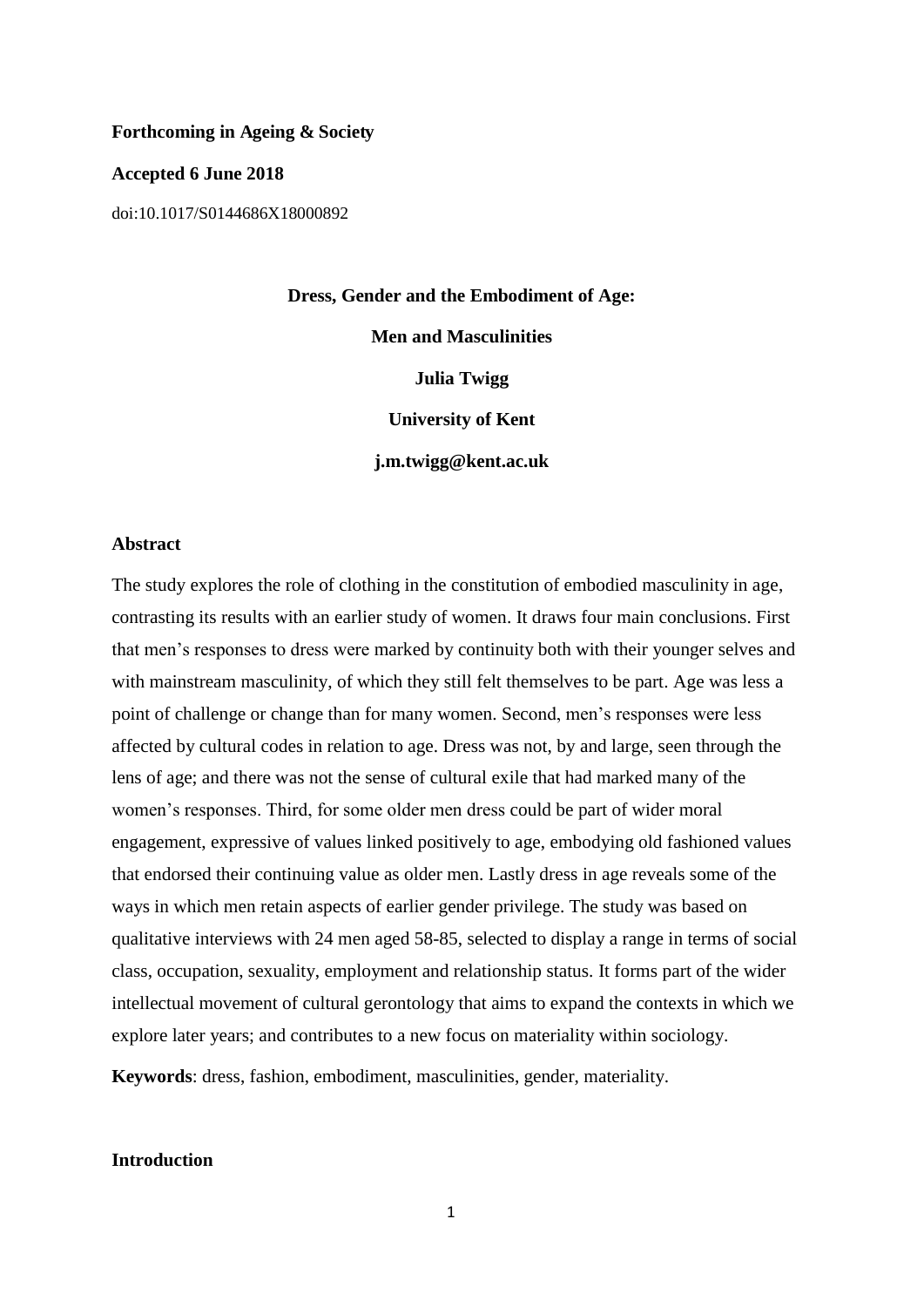Clothes mediate between the body and the social world. They are part of how notions of identity are grounded in the visual, one of the ways whereby social expectations act upon and are made manifest materially and culturally (Tseëlon 1995, Entwistle 2000). We are accustomed to such analyses in relation to gender, class, ethnicity, sexuality but not, until recently, to age. In an earlier study, I addressed these themes in relation to women and age (Twigg 2013). This article continues the analysis with an exploration of the contrasting experiences of men.

It is sometimes thought that men - particularly older men – are indifferent to dress. Under the label of 'fashion' this can be true; and there are – as we shall see - systematic cultural inhibitions in this area. Clothes, however, are a universal social phenomenon: no society leaves the body unmarked or unadorned (Entwistle 2000). Shifting the analysis away from 'fashion' towards clothing and dress enables us to explore how these are everyday body practices engaged in by all, opening up aspects of embodied masculinity in age that have been overlooked.

This study reflects a larger movement within age studies, characterised as cultural gerontology (Twigg and Martin 2015) that aims to shift the focus of analysis away from an exclusive attention to frailty, decline and its implications for public policy, towards an analysis that encompasses the experiences of getting older in a wider way, drawing in different subject matter and research traditions. It is also part of a new academic focus on materiality: the ways in which material objects – in this case clothes - operate within the social world, giving shape and meaning to the actions of daily life (Guy et al., 2001;Hird 2004; Weber and Mitchell 2004; Küchler and Miller 2005; Ekerdt 2009, 2015; Smith and Ekhert, 2001; Buse, Martin and Nettleton, 2018). Earlier work explored the materiality of dress in the lives of people with dementia, including men (Buse and Twigg, 2014). This study explores its role in the lives of mainstream men over 58.

The article explores the responses of older men to the question of dress and its relationship to age. In doing so it contrasts their responses with ones made earlier by older women (Twigg 2013). The differential character of these responses were the product of the intersection of two elements: the different cultural meanings of dress for men compared with women; and the different meanings and experiences of embodiment. How these operate in relation to age are the subject of this article.

#### **Masculinities and Age**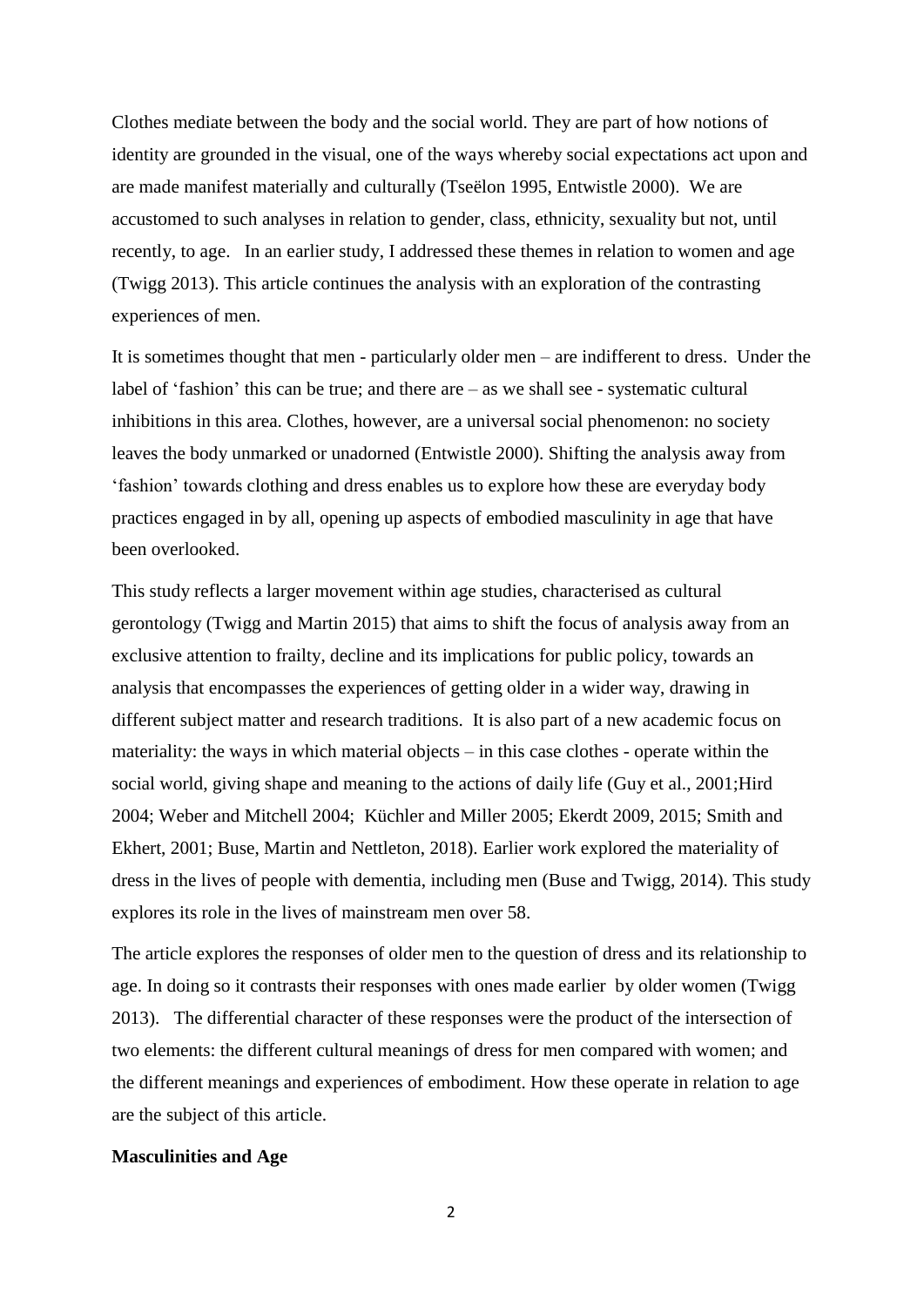Though often criticised for being monolithic and over-normative, Connell's pioneering account of masculinities remains the starting point for work in the field. Hegemonic masculinity represents the 'culturally most honoured way of being a man' (Connell 1995, Connell and Meserschimidt 2005: 832), and while not necessarily the lived form, is the most powerful and dominant script, guiding men's gendered lives. To significant degree, hegemonic masculinity is defined relationally, constructed against women and gay men; and it exists in a hierarchically defined relationship with other masculinities, which represent subordinated and complicit forms. Initially this account of masculinity was not extended to old age. Other social divisions and their intersections were explored, but not age. Work on gender from within social gerontology tended, as part of the wider flowering of work influenced by feminism, to focus on women, with the result that older men remained relatively invisible (Greer 1991; Woodward, K.M.,1999; Friedan 1993; Bartky 1999, Ginn and Arber 1995; Furman, 1997, 1999; Twigg, 2004; Gullette 2001). More recently, however, there have been a number of empirical studies that have explored the nature of masculinities in age (Katz and Marshall 2003, Marshall and Katz 2002, Drummond 2003, Calasanti 2004, Calasanti and King 2005, 2007, Calasanti et al 2013; Jones and Pugh, 2005; Hoonaard 2007, Thompson 1994, 2006, Hearn 1995, Slevin, 2008; Tarrent 2010; Sandberg, 2011; Pietiäand Ojala, 2011; Hurd Clarke, Bennett and Liu 2014; Hearn and Wray 2015; Simpson 2013a&b, Jackson 2016).

Early work presented ageing as a fundamentally degendering process, eroding masculinity, and producing an implicitly androgynous experience of old age. Idealised or hegemonic masculinity was associated with virility, physical strength and leadership, though tempered by qualities of civility; age by contrast threatened this (Hurd Clarke 2019). Age was seen to swamp gender in later years; and this linked to analyses of age that saw it as a process of segregation and homogenisation, in which the varied scripts of earlier years became a single, monolithic and objectifying one (Hazan 1994).

More recently, however, work has challenged this over-simple account. Hearn and Wrey (2015) argue that hegemonic masculinity, with its focus on the young, fails to engage adequately with the contradictory mixture of privilege, pain, power and fragility found in ageing men's lives. Jackson (2016) agrees that hegemonic masculinity is too weak to take on the uncertainties of ageing, and it misses the complexity of men's responses, which can involve intricate negotiation with new elements of masculinity, or at least new reflexive positionings. Though the hegemonic scripts of masculinity may, as Spector-Mersel (2006)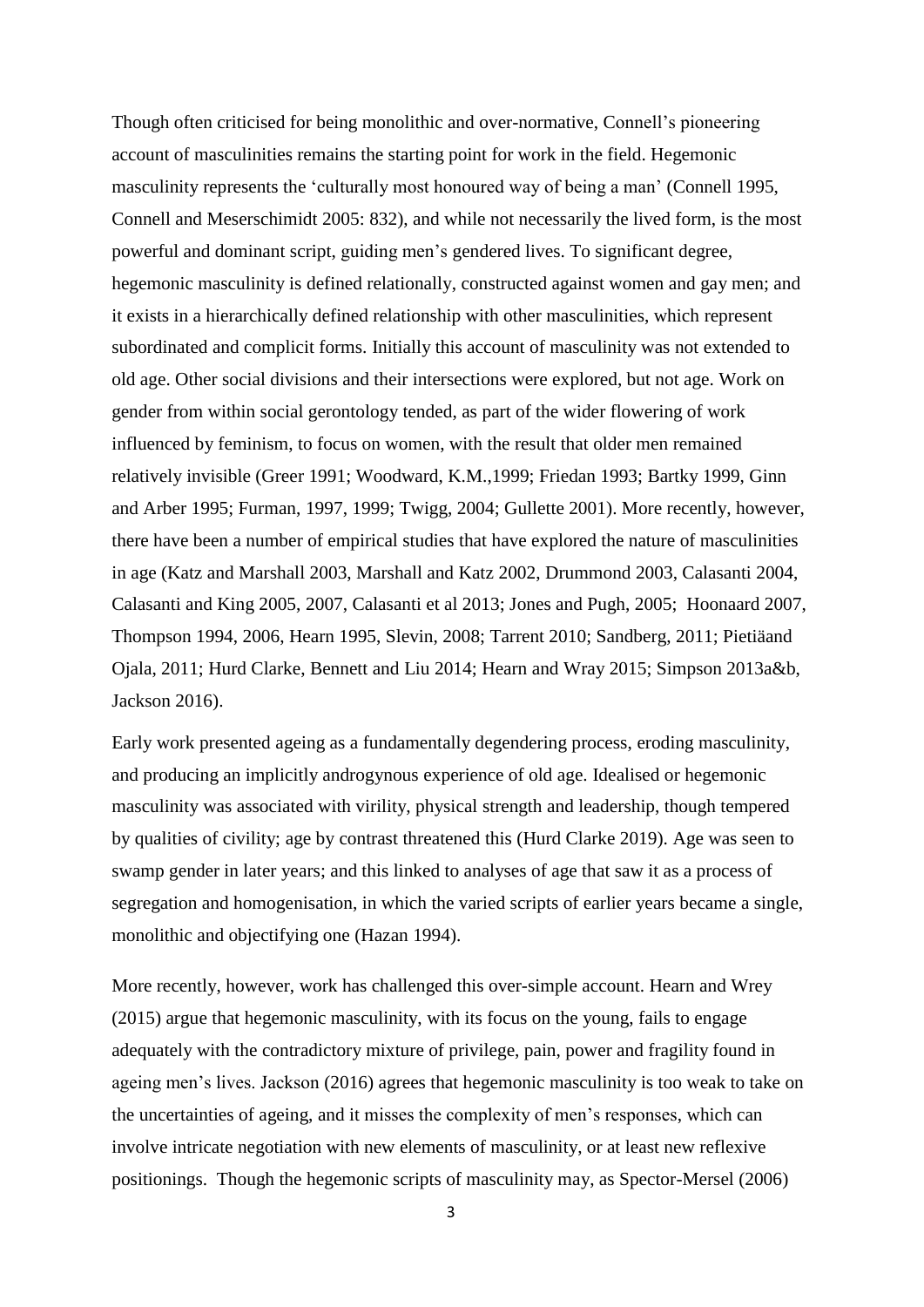argues, be truncated, arrested at the earlier stage of mid life, older men in fact continue to experience their lives through the lens of gender, constructing their identities and narrations in gendered terms. Hurd Clarke (2019) notes that men in age continue to define their masculinity relationally, against the categories of women and gay men, both of which are positioned subordinately. Calasanti (2004) and Hurd Clarke and Korotchenko (2015) argue, furthermore, that men retain advantages in age that relate to and continue their earlier gender privileges, so that Sontag's analysis of the double standard in ageing still applies: 'men are "allowed" to age without penalty, in several ways that women are not.' (Sontag 1972: 31). For Thompson (2006: 634) 'lived masculinities are negotiated performances, that help maintain the gender scripts that are 'out there' in culture, institutions, and in relationships, and reveal relations of dominance and subordination.' Gender norms, he suggests, continue to operate in age, and this is the case both in regard to evaluations (older men are deemed more intellectually competent and attractive than older women) and in their self perceptions. Later life scripts may thus be more uncertain, but they remain imbued with gender. Lodge and Umberson (2012) found that both gay and heterosexual mid-life men continued to frame their bodies as fundamentally different from women's. Both groups of men experienced ageing in terms of a decline in the body functionality, but whereas gay men often described the body's decline in age in terms of loss of appearance (which was often distressing), heterosexual men rarely referred to any such erosion. Parallel work on women (Lodge and Umberson 2012) found little concern around bodily functionality in midlife, but considerable concern around bodily appearance. As we shall see, echoes of this division were found in the two studies of dress.

#### **Dress and masculinities**

Fashion and dress is cultural territory linked with women and gay men, the two categories against which dominant hegemonic masculinity is constructed. As such, it is viewed with caution and some circumspection within mainstream masculinity (Barry and Phillips 2015). Kaiser (2010) notes how the phenomenon of fashion is itself coded as feminine, to the extent that 'men's fashion' is framed as a contradictory space. These meanings are reflected in dress studies, which overwhelmingly focus on women. A glance at the lists of key publishers like Berg/Bloomsbury, or the articles in journals like Fashion Theory, or presentations at Association of Dress Historians, or Handbooks (Barnard 2007, Welters and Lillethun 2011, Black et al 2013) reveals this gender bias (though there have been some recent exceptions (McNeil and Karaminas 2009)). As a result, the field of fashion and dress presents an unusual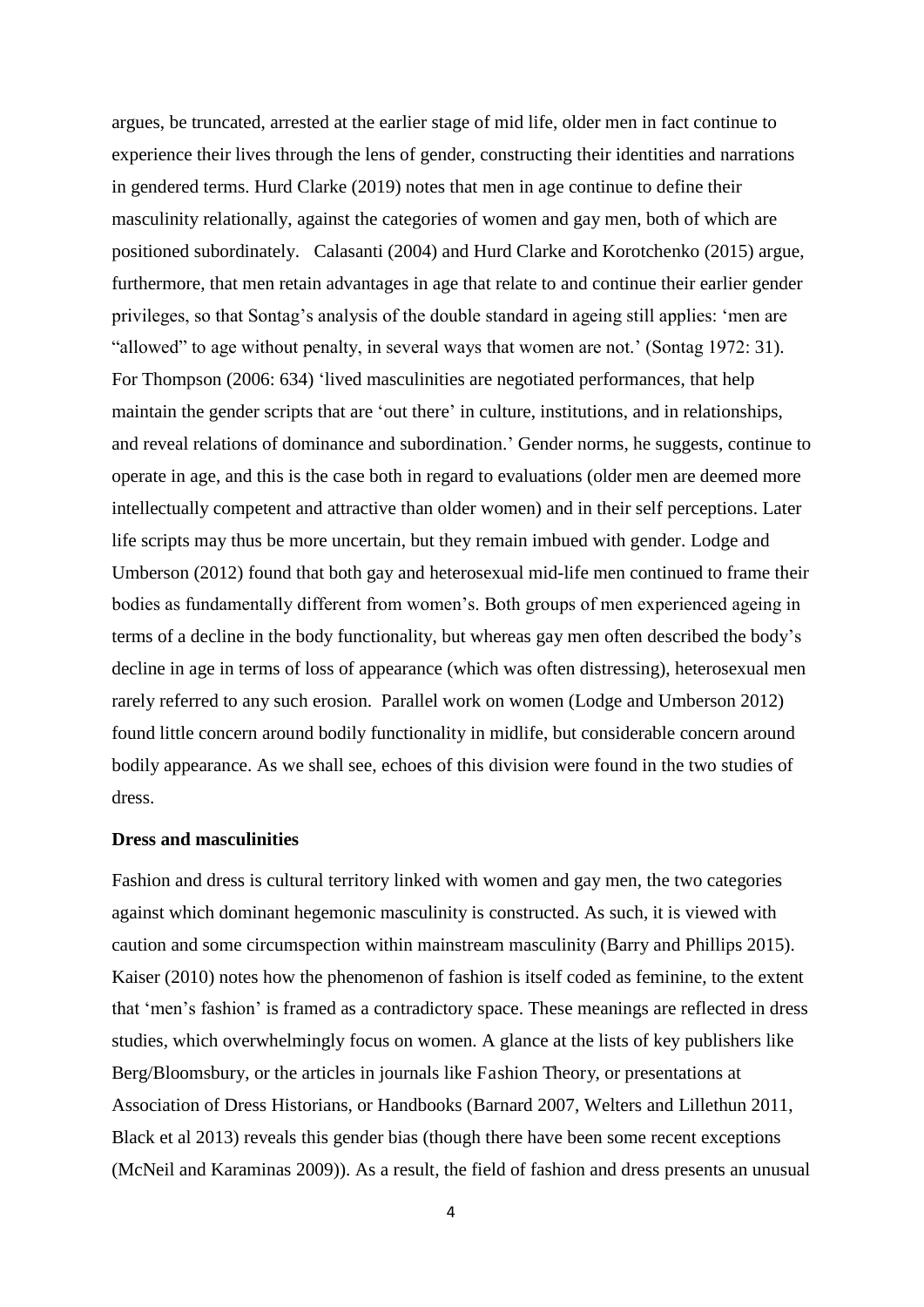situation in which women represent the implicit human norm, something usually accorded to men. There is a literature on masculinity and dress, but it is biased towards a limited set of topics: the transgressive, the subcultural, youth, high style, the dandy and the suit (Hebdige 1979, Wilson 1985, Edwards 1997, Winge 2003, Bennett 2013, Barry and Martin 2015, Breward 2016, McCauley Bowstead 2018). What is, as yet, missing is attention to the middle aged, the ordinary and mainstream: in other words, the men who buy their clothes from the high street, the supermarket and the internet, and whose engagement with fashion as a cultural field is limited, and indeed quite closely circumscribed. This is the sector, however, that provides the background for my study. Recently there has been some attention paid in cultural gerontology to questions of dress, appearance and age in relation to men, (Sadkowska, Wilde and Fisher 2016), but this has tended to focus on fashion conscious men rather than the mainstream.

The norm that governs the mainstream response today is one of low engagement. It is important to note, however, that this has not always been the case. Elite men in the past were heavily involved in fashion and in elaborate display through dress; so much so, that the history of dress challenges any naturalisation of spectacular display in dress with female subjectivity. From the fourteenth century until the late eighteenth, elite men could be as colourful, flamboyant and sumptuously dressed as women. Ornate dress was a class rather than a gender prerogative. From the late eighteenth century onwards, men withdrew, adopting what Flügel (1930) termed the Great Masculine Renunciation, whereby men increasingly adopted dark, sober, plain forms of dress that allowed little for personal vanity or show, pursuing the more limited aims of dressing correctly or according to good taste. This is, of course, an oversimple account. There is evidence for enduring engagement with dress by men, with continuing interest in appearance and display evidenced not only in the macaroni and dandy (McNeil and Karaminas 2009, McNeil 2000, Lucknett 2000, Breward 1999, 2016), but also in the historical narratives of ordinary men, as Ugolini's (2007) study of letters and diaries in the period 1880-1939 shows. Men remain interested in dress. This should not be surprising since dress is part of the presentation of self in everyday life, and as such of concern to all social actors. But interest by mainstream men is controlled and limited, contained within distinctive parameters. More recently, the phenomenon of metrosexual man may seem to challenge the predominant response of low interest; and there is certainly some evidence for greater engagement with fashion by younger men as part of the general expansion of consumption (Barry and Martin 2015, Barry and Phillips 2016, McCauley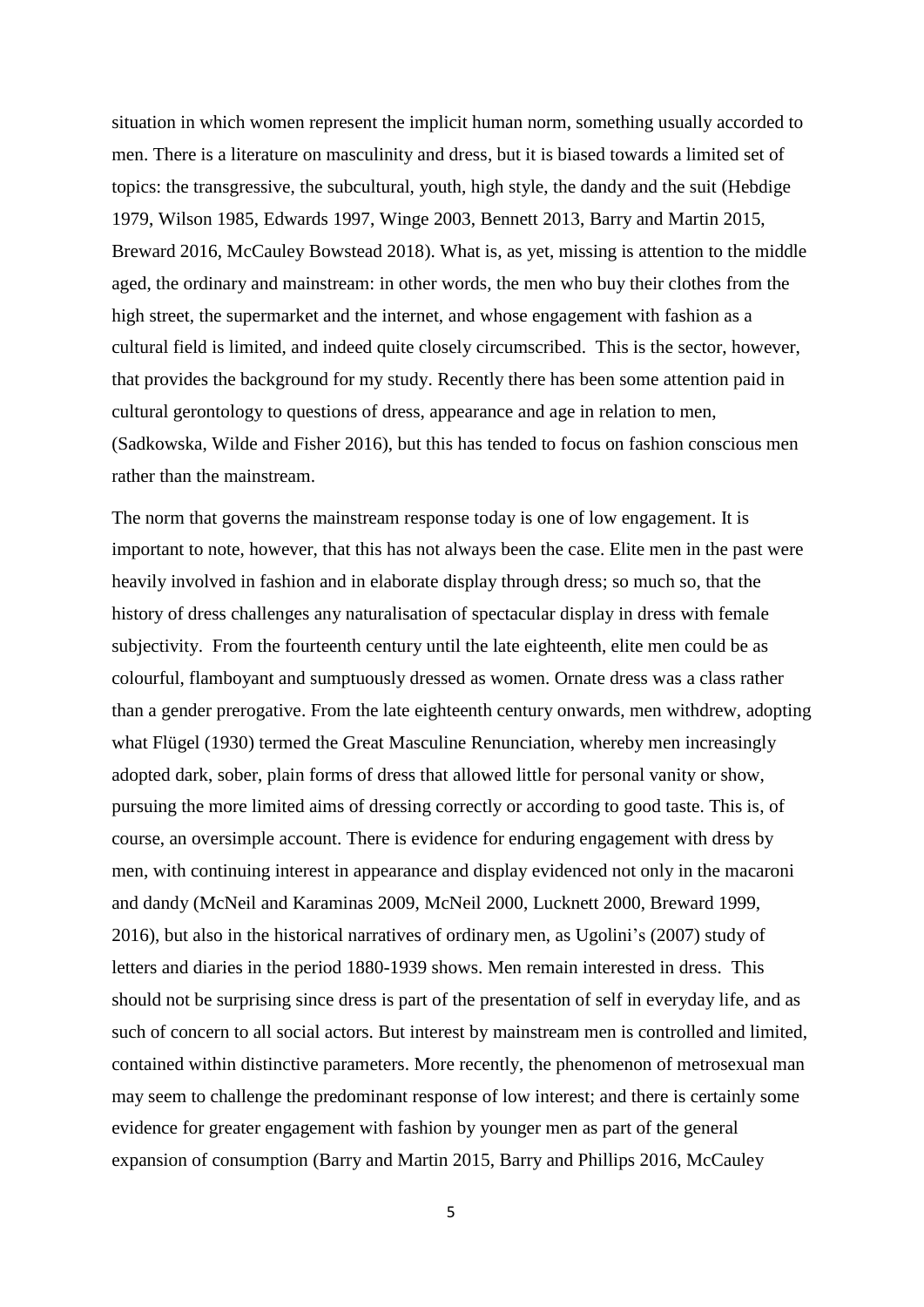Bowstead 2018). As we shall see, however, this has had only limited impact on my older respondents, who by and large carry into old age, the normative structures and meanings around dress they acquired when younger.

Mainstream men's clothing in this cultural system is relatively stable, not subject to the vagaries of fashion, slow moving in its development, practical in its orientation, not subject to self conscious appraisal. In this, it links to the dominant norm of hegemonic masculinity outlined by Connell. Here masculinity is assumed to be stable, innate, not consciously constructed - certainly not subject to the vagaries of fashion. This is reflected in the assumed relationship to dress (Crane 2000). Conekin refers to an 'unacceptable contradiction...Self consciousness is permissible, even attractive in a woman; it is perceived as weak and unmanly in a man' (quoted in McNeil and Karaminas 2009: 429). The consequence of this is that men are set free to act and be, relatively unencumbered by self-consciousness. Their clothes achieve the status of the unmarked category, contrasting with women's heavily marked status (Kuchta 2002, Kaiser 2012). In Berger's celebrated dictum, 'men act, and women appear' (Berger 1972: 47). This hegemonic gendered system of looking frees men from the sexualised gaze that women are subject to, and that plays a central part in the construction of the core values of fashion as a cultural ideal.

It also underpins the neutral, relatively unchanging, unthinking character of mainstream male dress. Mainstream male dress is dull – certainly by contrast to women's dress with its elaboration of styles, colours, fabrics – but it is a dullness that liberates men. Men's dress often contains an element of quasi uniform; and this once again underpins the way it remains relatively removed from comment or self-consciousness. This relates to a further feature of dominant male dress which is the way that it is close coded. Small details, in terms of buttons, quality of fabric, colour or cut, are significant, marking out social and cultural divisions, underpinning judgements made, particularly by fellow men who are closely attuned to these details.

Lastly men's dress is more strongly imbued with ideas of power and authority. This is best expressed in the modern era by the suit, which has been subject to relatively developed literature (Harvey 1995, Kuchta 2002, Breward 2016, Hollander 2016). Functionality, status, power are all central themes of hegemonic masculinity, and reflected in formal male dress. Though erotic elements are not absent, they are muted, compared with their role in mainstream women's dress; and this had implications for how age is played out in this cultural field.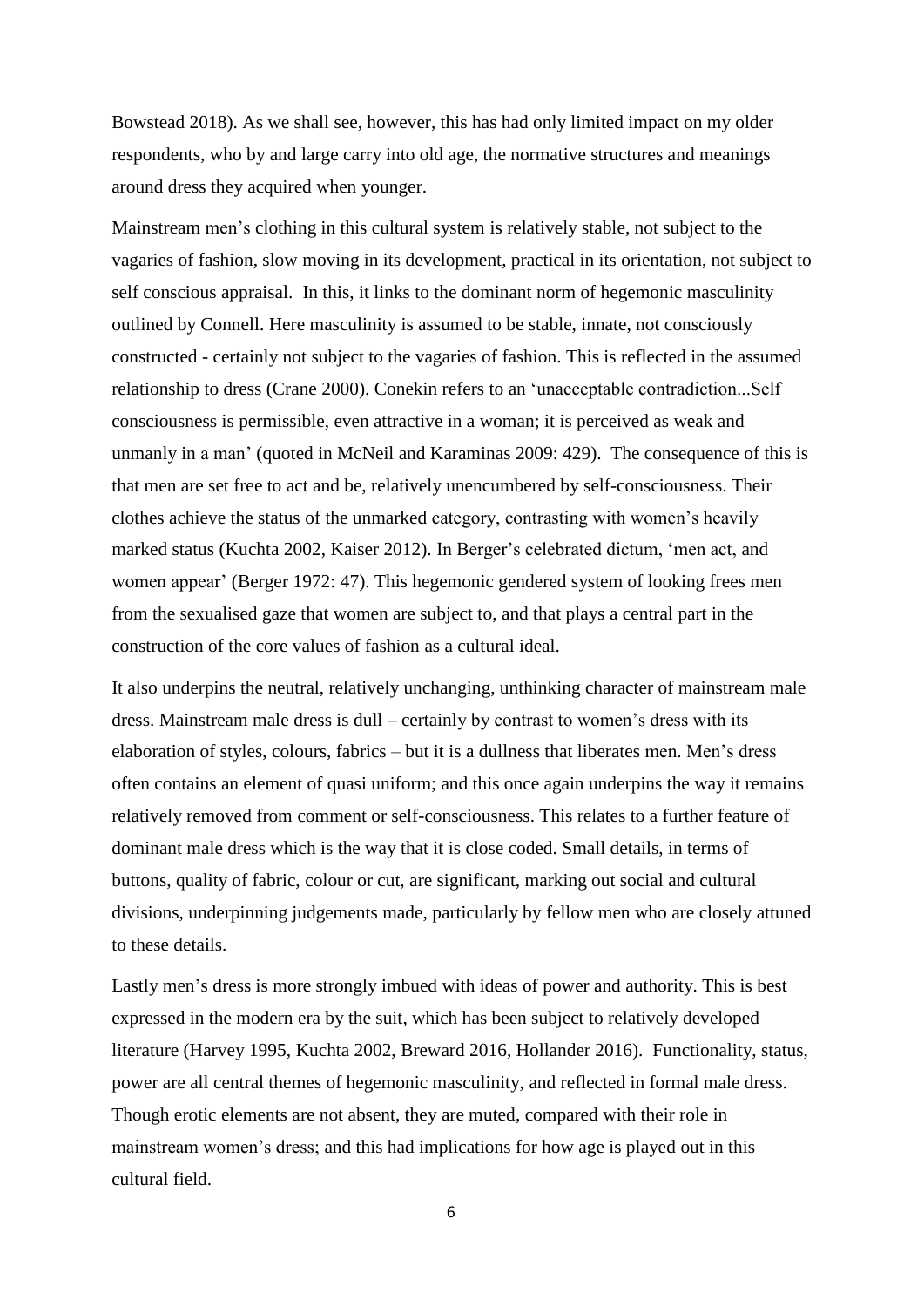#### **Methods**

The article draws on two empirical studies. The first and earlier, funded by ESRC, focussed on the experiences and views of older women regarding dress, and the responses of the media and clothing industries. It was based on qualitative interviews, and was reported as Fashion and Age: Dress, the Body and Later Life (Twigg 2013). This article centres on the second, parallel, study that focussed on men, masculinity and age. This was based on qualitative interviews with 24 men based in Kent in UK, an area bordering on London with mixed urban, suburban and semi-rural character. There were recruited by a range of routes – local associations and clubs like Probus and the British Legion, newssheets, cards in shops, local councillors, community leaders - to produce a plurality of social backgrounds. The sample was selected to include 'ordinary' or 'mainstream' men aged 58-85 who expressed no particular interest in dress. The sample included men from both middle- and working-class occupations, broadly in the ratio two thirds to one third. However, many of the men had had varied employment careers that meant assigning them to one or other class was not easy. Three were in full-time work; six had some form of part-time employment. The sample was also structured to reflect sexuality as a potentially significant factor, with five gay men. The majority of men in the sample were partnered: one was single and two widowed. One respondent was English raised Afro-Caribbean; the remainder were white. The interviews were recorded and transcribed. They were analysed using traditional qualitative methods involving repeated readings, preparation of analytic resumes, systematic analysis of the narratives, identification of recurring themes and patterning, and interrogation and reinterrogation of these. The study was approved by the Ethics Committee of the University of Kent (SRCEA 145), and funded by the Leverhulme Trust (RF-2015-383).

This article is based on this second study, which explored the experiences of men, but at various points contrasts will be made with the earlier study of women, allowing for an exploration of the different ways dress operates in their lives, and suggesting some of the ways in which the experience of age is gendered.

#### **Dress and its relationship to age**

Most men in the study conformed to the predominant, mainstream norm of relative indifference. The majority did not see their dress through the lens of fashion; and the word was actively repudiated by some. This was in contrast with the earlier study of women (Twigg 2013) where fashion was a widely acknowledged term; and one that resonated with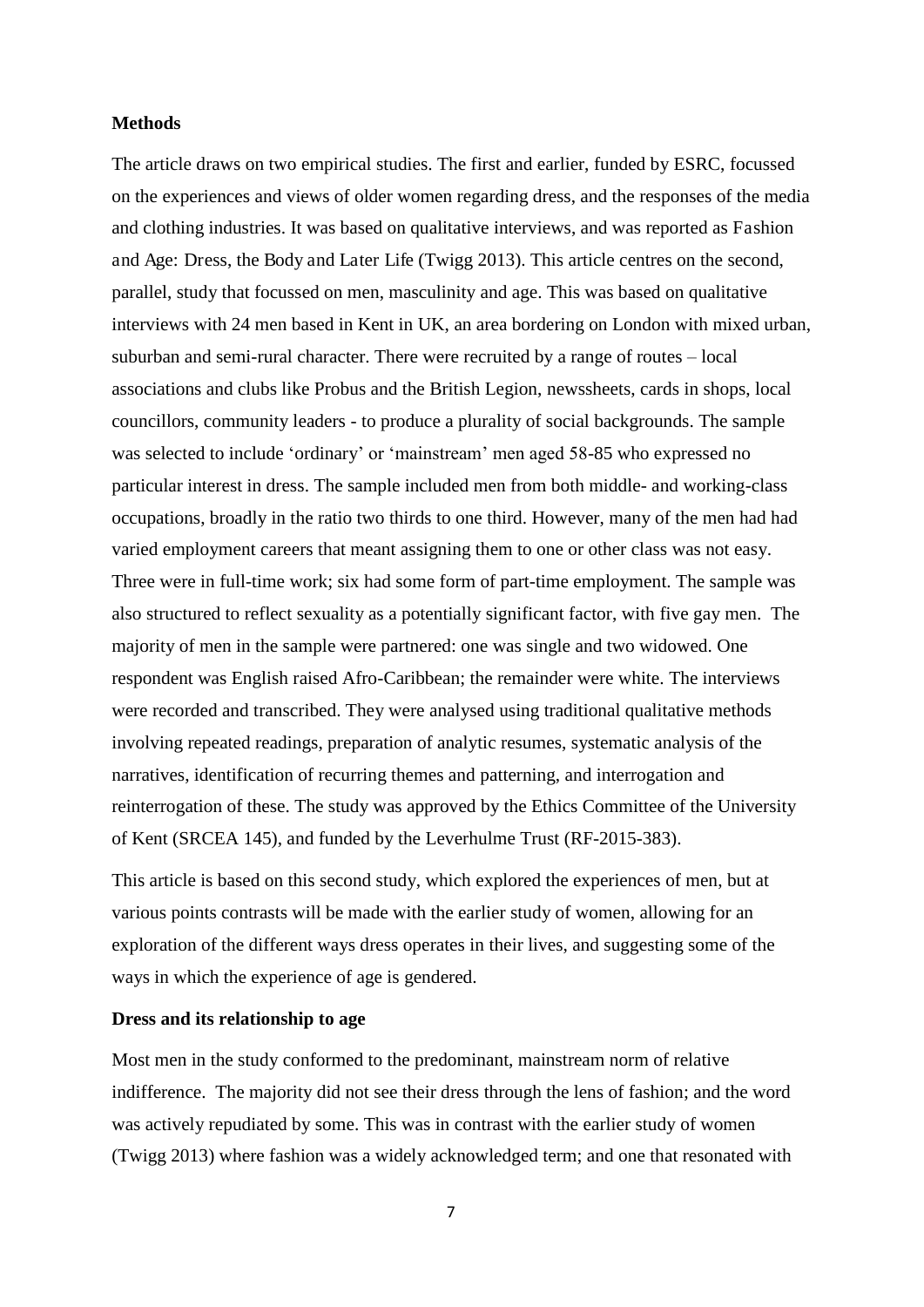the women's own experiences in relation to age. By contrast, the men's involvement was muted and low key. Trevor, a former police officer in his late 50s, explained how he and his friends gave clothes little thought:

I mean, in my little circle we tend to - you know, you don't even give it a second thought, really. You all tend to dress the same, you know, in a sense. I don't think it's a case of wanting to belong -, you know, we all - it's just you tend to, you know, wear the same sort of stuff. [...] Don't think about it, I suppose.

Their comments expressed continuity with the dominant mainstream values of eschewing active interest, and of generally fitting in. They thus supported the wider view that later years, at least until the irruption of serious ill health, forms an extended arc of shared culture that bridges the passage from youth to entrenched old age (Öberg and Tornstam 1999, 2001, Gilliard and Higgs 2000, 2013; Jones et al., 2008).

The repudiation of fashion and its feminised values, however, did not mean that men were indifferent to dress. Gavin, a former stock trader (67), dressed in stylish but conventional clothes centred around a blazer and grey trousers. As he explained:

My normal garb if I'm going out somewhere smart will be a blazer and trousers. I used to listen to Alan Whicker because he travelled all over the place and met all sorts of people and he always used to say, 'With a blazer and a pair of grey slacks you can get in anywhere,' and I think that's absolutely right and that sort of covers all possibilities. You can get away with it in a formal environment and an informal one as well. And if absolutely necessary, you can take your tie off, but you can put it back on again.

Dress was something he attended to, but within quite a narrow code. Clothes for him were important in conveying social standing and traditional masculine qualities of discernment and social authority.

I'm happier overdressed than underdressed […] If someone feels that I'm in charge because I'm better dressed or they're inferior, I don't mind that. I don't mind that. I mean it's not a nice thing to say, but I don't want to be the one who's scruffy in a smart environment.

There was, however, a distinctive group in the study who were more strongly engaged in dress, but this was through a concept of style rather than fashion. They had worked in the

<sup>8</sup>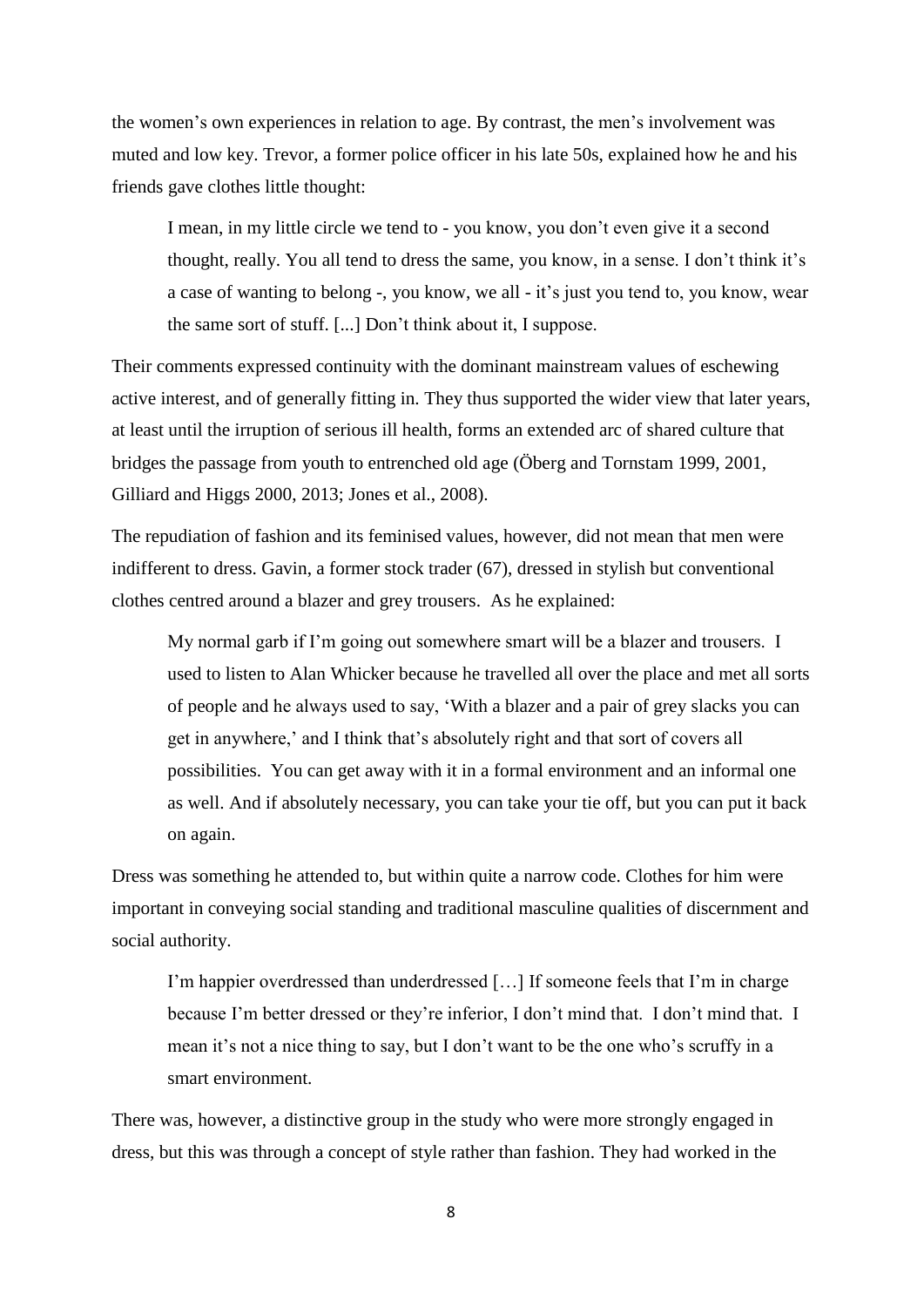creative industries like photography, the media, architecture, design education; and for them style was serious matter that related to their continuing identities as 'creatives.' All were heterosexual. Chris, who was in his eighties, had moved from London to a somewhat deprived seaside town, having worked as a photographic director in the media. In the interview, he wore the uniform of smart creatives in the form of fine black cords, a black under jersey, a pale grey sweater, with his silver hair brushed back from his face. He described the predominant style of most older people locally, but then linked his continued interest in style with the new, younger, more arts oriented population in the town.

> There's a lot of retired people, particularly around here, and they all buy their clothes in Marks & Spencer, or probably their wives buy them, you know, and they're just sort of ordinary people. But there's a younger group here, very lively actually. So there's a kind of different vibe when it comes to the sort of people who go to art galleries and go to events, music events, and things like that. So yeah, there's quite a sharp cut off.

Miles (67), who was an architect, dressed in a distinctive style of black suits and white shirts, explained

I would say I'm a careful dresser. And that's not unexpected in architects. I think architects generally are quite careful about the way they dress because it says in some ways, something about the way they design. And so there's something between style and lifestyle that comes through in the way that you dress. So, deliberate, and careful, perhaps.

As we shall see, this orientation to style, although not about age per se, interplayed with responses to it. It also contained a clearly classed aspect.

Detail in dress was important as a particular site for the exercise of individuality and discernment for this group. Owen, who was a press officer in his late fifties, explained how he might wear a conventional suit, but in a distinctive way that undercut its meaning:

So I would, kind of, not wear this suit to look like a banker, because it's a pinstripe suit. So I'd wear--, I'd always wear a dark shirt with it to kind of be a bit different. [...] So I would not wear it ever with a white shirt. I might wear it with a black polo neck or something like that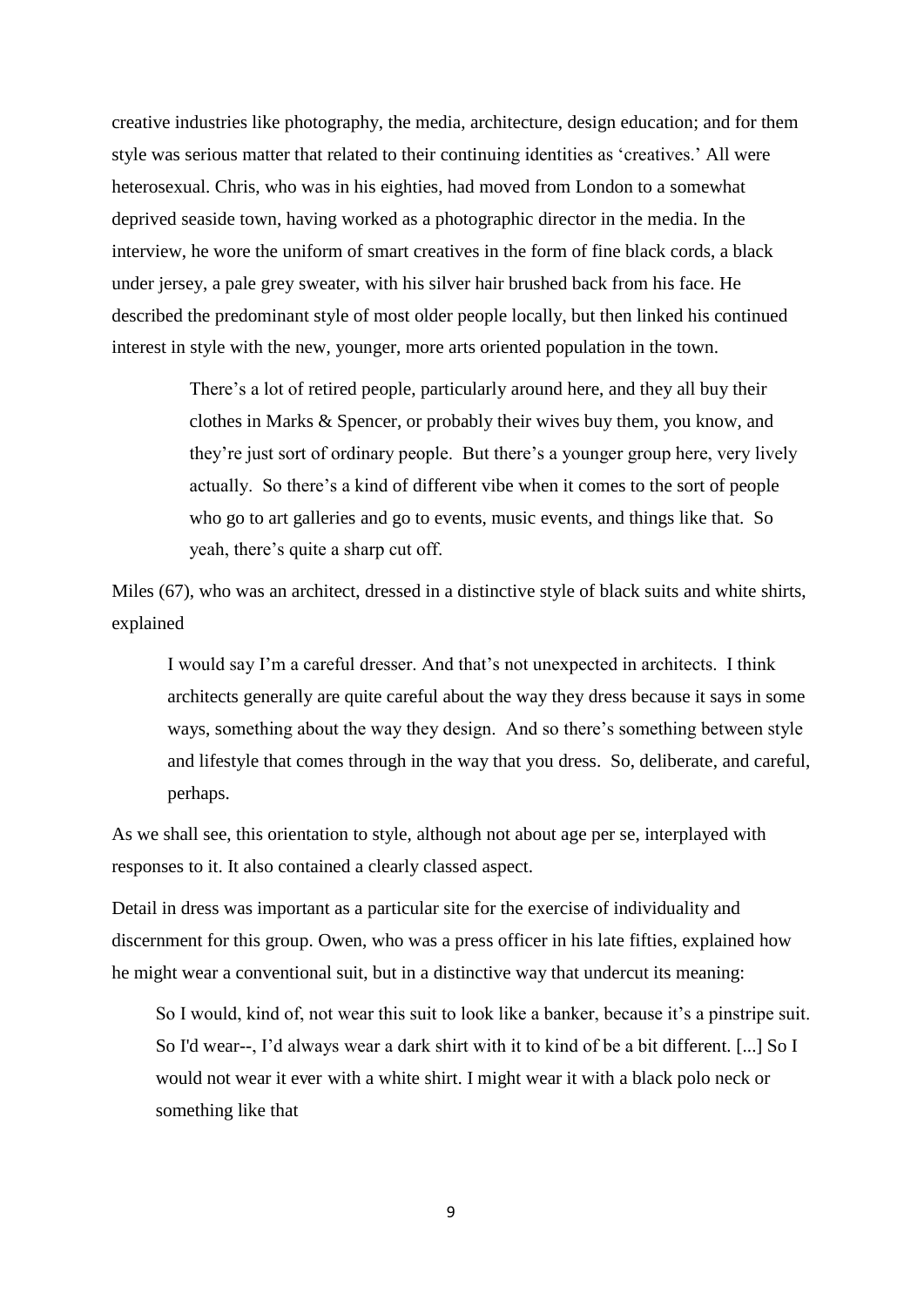His account emphasised the significance of small twists, subversions, choices, acts of independence and flare that marked his dress out and enabled him to express his individuality in the context of the conventions of work.

This sense of the significance of small details was found also in the response of the more conventional, where to be dressed correctly was a key value. Graham, a former university librarian in his eighties, saw wearing the right clothes for the situation or setting as the key to being dressed well. Once that was settled, there was no need of further thought. Referring to the precepts of Beau Brummel, as befitted his background as a university librarian, he explained how 'you're supposed to dress so that it doesn't sort of show, you know.' Asked to say what his clothes might say about him, he responded 'Gosh… Well, I'd hope they say I'm a sensible kind of--, a sober educated man.' He was thus, like other conventionally dressed men, free to act unencumbered by issues of fashionability or style. But this did not mean he was uninterested in dress. He did think about clothes, but mostly in terms of small details and choices. These were occasions for discernment and for correctness in dress.

I do actually think about it. I do worry about fairly minor things, you know. […]When I wear my brown shoes I'll wear the brown socks, or the fawn socks, with them. It doesn't really matter about these. But I'm a little bit fussy about it, you know, and I have had problems with socks.

He agreed he was particular:

Yes, yes, that's right. And the same with a tie, when I wear a tie, you know. You sort of think, well, this is a nice tie, but does it really go with this shirt, you know. I can waste a bit of time, you know, deciding on a--, sometimes you should buy a shirt and a tie at the same time, but even when I've done that, I haven't always approved of it thereafter, you know.

What mattered was attention to small details that enabled him to be correctly dressed, but in a way that still allowed him to express something of himself. In this he conformed to the tradition of close coding that marks mainstream male dress.

#### Too young: too old?

In the earlier study of women, it was clear that many women's responses were caught between the twin avoidances of 'too young' or 'too old'; a finding also found in the work of Klepp and Storm-Mathisen (2005). These operated as powerful discursive constructions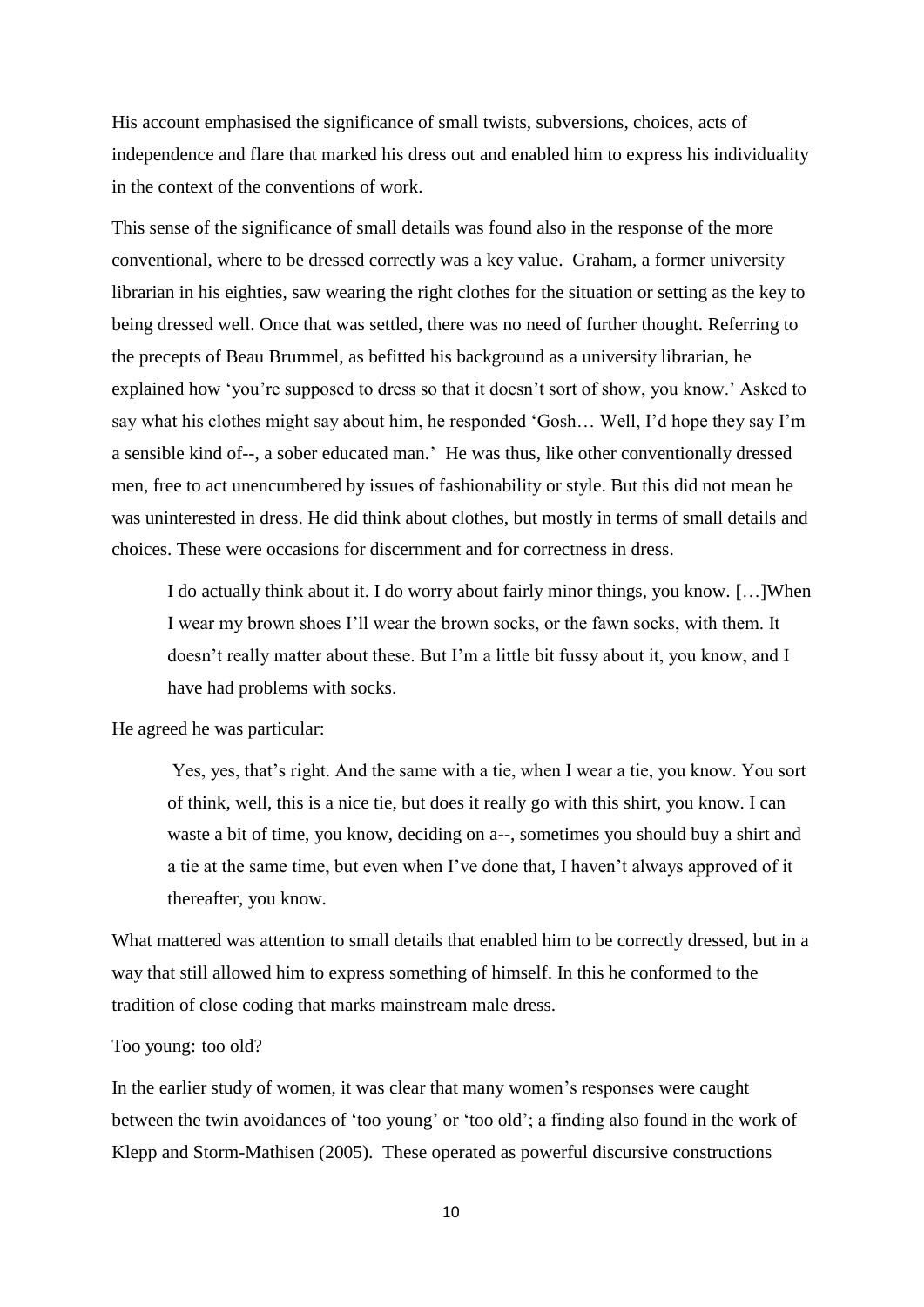shaping choices in middle and later years. In particular the category of 'too young' haunted women's responses, and underlay what I have termed the Changing Room Moment (Twigg 2013). Here Sarah, a respondent in her late fifties describes that moment:

I'm very sad, I'm very upset. I mean some of the styles are quite gorgeous and I'd love to be able to wear them. [...] When you're in the changing room and you see, oh goodness! Is that me? [laughter] And I just think, no no, I can't wear it any more. It's a lovely style, and I just can't wear it. I just feel very sad. And then I've got to look for something that's more appropriate for my age. (Twigg, 2013:62)

Or as the editor of Vogue similarly remarked:

I've always loved those kind of vintage tea dresses and things, and suddenly I look really tragic in them now. But they're still in my wardrobe because I like the dresses. I won't get rid of them, because they're part of my identity as the person that always wore them. And it's hard really to confront those things that you can't wear. (Twigg 2013: 62)

By contrast, none of the men spoke in these terms. They did not exhibit any of the same sense of exile, or sadness, or regret. Indeed the men did not, by and large, see dress through the lens of age in the direct way that most women did. Many indeed denied that age was relevant at all. Aiden, a former diplomat (59), who dressed smartly in a relaxed upper middle class style, asserted this view.

Interviewer: do you ever think to yourself, mmm, that's not so suitable for me now, I'm too old for that, or that age comes into your thoughts?

Aiden: No, *never*.

Interviewer: Okay. So when you go to buy things, you simply buy them and you never say: this is for teenagers.

Aiden: I've never once had that cross my threshold. […] I've *never* thought about it, no […] the clothes I buy in Brazil could equally be used by a 19 year old

On the few occasions when respondents did articulate a sense of clothes that were 'too young', it was often in conjunction with the category of 'too silly'. As Gavin, the former stock trader, explained 'I wouldn't go to something like Mr Harry or whatever, or Zing Clothing'. He knew such clothes would make him look 'very silly indeed'. So the category of 'too young' was here imbued with a different feeling from how it was for many women: foolish and silly, rather than lovely and longed for.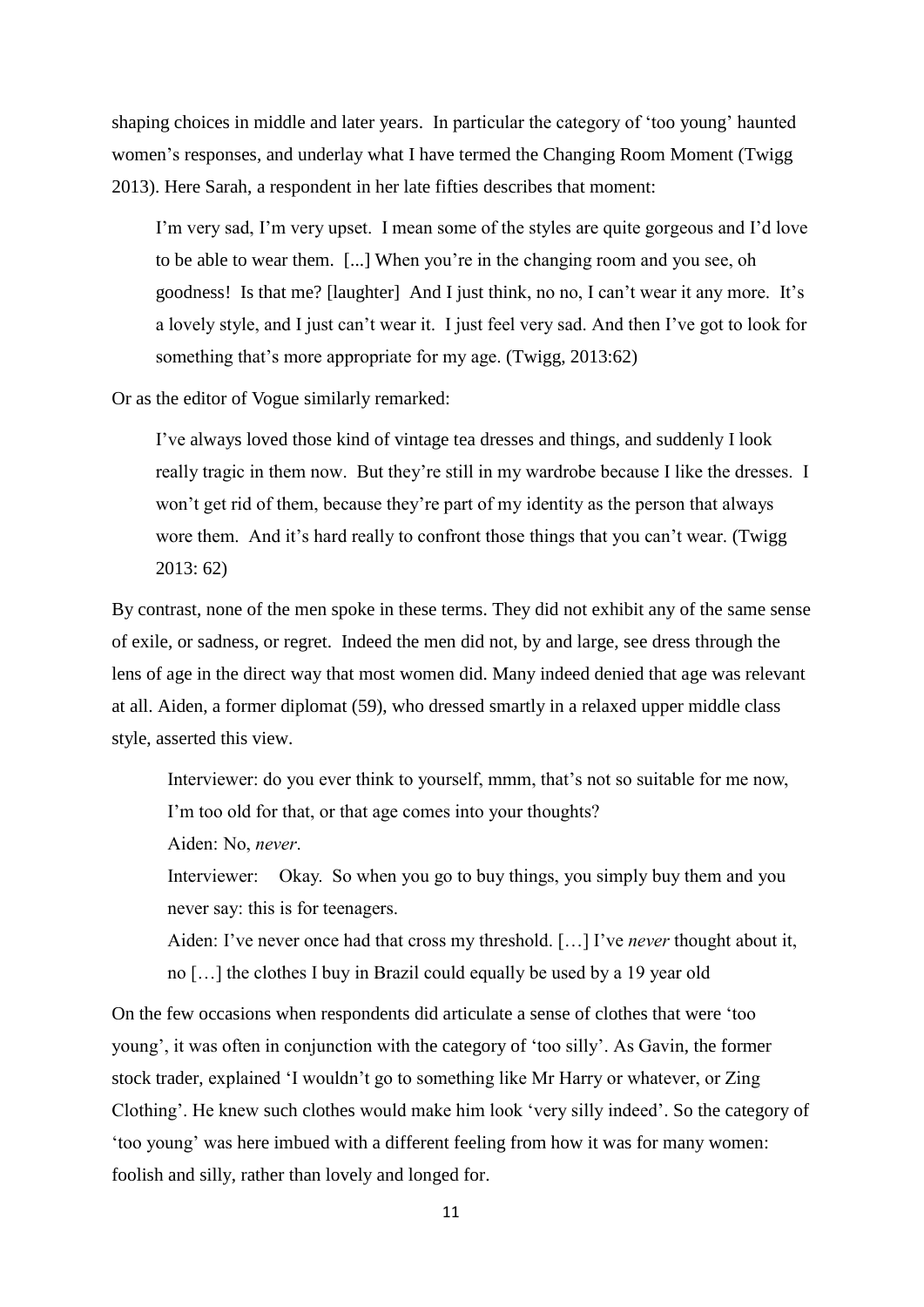In a similar way, a number of men mentioned items associated with younger men that they would never wear, like hoodies, trainers, jeans, but this was because they disliked them and regarded them with a degree of social contempt. Frank, former paper mill worker in his seventies, articulated his dislike of young styles in a jovial way.

Interviewer: So you don't think you'd ever think, oh that's okay, but it's not suitable for someone my age?

Frank: Never. The only, there is one thing I hate, I absolutely loathe them, these jeans that are so tight around these fella's legs, they're like tights. Now if jeans are that tight, that's not doing their legs any good 'cause it's putting pressure on their arteries and everything.

Interviewer: But that's a fashion. You think's horrible, is it?

Frank: I think it's detestable. No, I couldn't put up with that, it's not right, it doesn't look right, does it.

Young men's dress was thus not seen as something they desired, or felt excluded from; rather it was 'silly', or even 'detestable'. There was no sense of cultural exile. Age and dress instead were seen as linked to the positive values of discernment and sense. We shall return to this when we explore the ways dress can exemplify moral values.

In a similar way, the category of 'too old' that was present in the responses of some women in the earlier study, seemed to have less significance for the men. For women, 'too old' was associated with dress that was dowdy, frumpy, producing an overly aged appearance that assigned them to an older category than they felt was culturally necessary. Many were actively aware of the danger, and some were determined to resist it. The men did not express things in quite that way. For some, their dress might be traditional, or even old fashioned, but these were largely seen as positive virtues; and age of itself was not central to this categorisation.

There were, however, men in the study who did try to avoid too old a look, but this was often bound up with a new enjoyment of leisure, post retirement, and with it of more colourful clothes that were now permitted to men as part of the general shift to more casual dress (Horton et al 2016). Jack, a former miner (76), noted with amusement how men, including himself, could now wear pink. Keith, who was a widower and former local government officer, particularly enjoyed colourful dress. On the day of the interview he was wearing a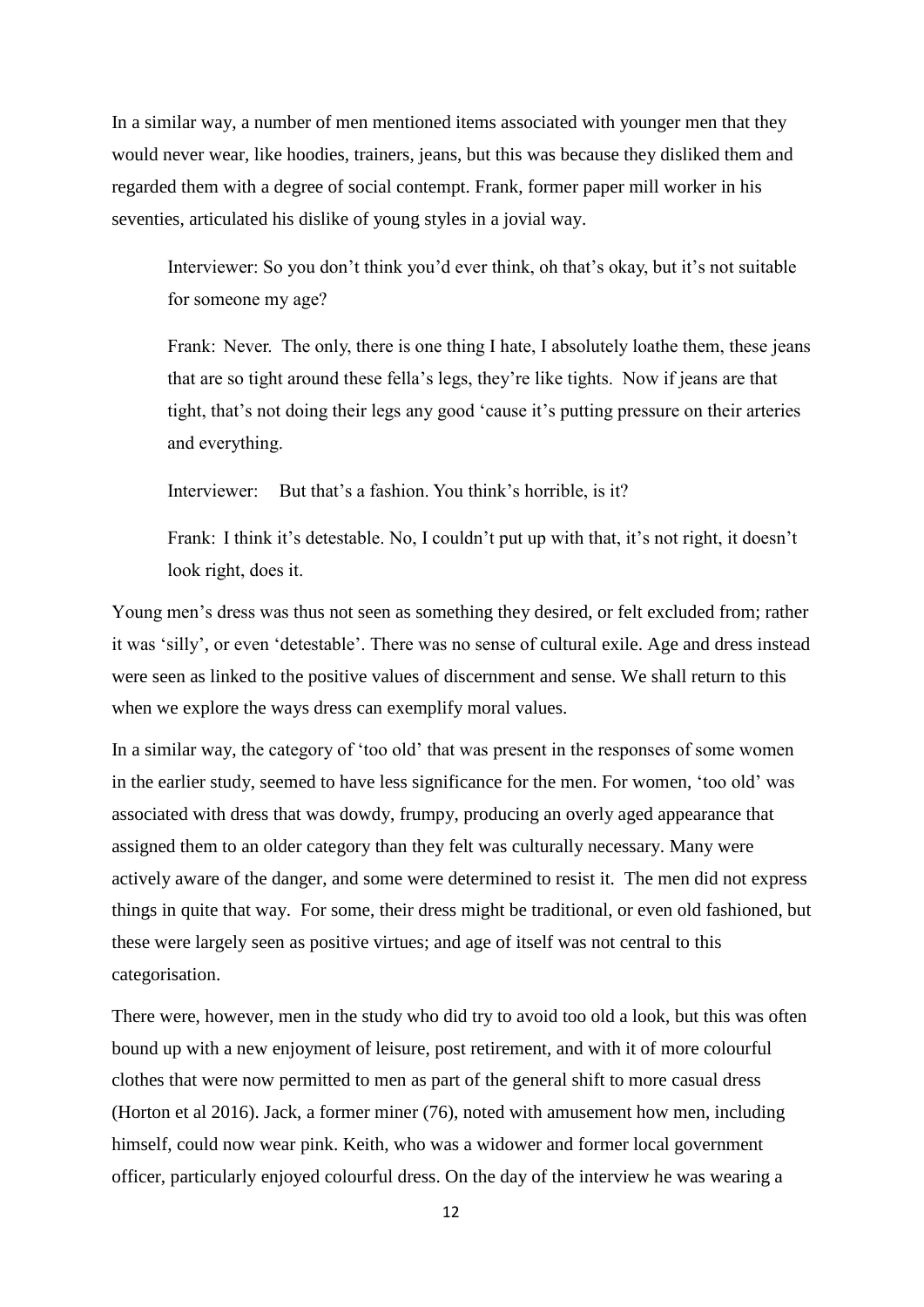bright checked shirt in rose, blue and white with mid-blue trousers. He saw this as part of keeping positive.

You don't have to think, right, I'm coming up to 70 now, I've got to ditch these bright shirts because people expect this of me. I don't want to feel people expect me because I'm getting older to down-dress, shall we say. I've got a very youthful outlook and I'll dress as if I'm younger. And I enjoy it. And as I say, I get a bit concerned when I- -, yes, we're all going to get old. I hope I stay healthy and hearty.

He had suffered bouts of depression in the past, and had lost his wife who had been active in his choice of clothes:

I've been very pessimistic during my life, but I now realise that I'm a fighter, 'cause I wanted to get over it. [His wife's sudden death] Yeah, as you say, it does affect me, even when thinking or talking about it, but I suppose it's all part of respect to Sue. She's probably looking down at me, thinking, at least you're still dressing properly. So I do--, dressing is all sort of part of my lifestyle. I eat well and I look after myself, I keep the house in good order, so it's all part of my life. And I know I'm getting older, and none of us like getting older. But it's all part of self-respect and maintaining what I call a comfortable lifestyle.

The quotation points to the way engagement with dress, particularly colourful casual dress, could be part of maintaining a positive attitude, a form of self respect, in the face of the potential erosions of age. It was about keeping upbeat, not allowing oneself to slip into negativity, associated here with dull, dingy dress. This was what was significant, rather than an attempt to resist age coding as such.

#### Dress as moral engagement

As Entwistle (2000) notes, dress is often spoken of in moral terms – good, bad, flawless pointing to wider social values. For some of the men in the study, their clothes were indeed seen in those terms, expressing and upholding old fashioned values. The link between old fashioned dress and old fashioned values was well illustrated in Henry. He had been long established in Kent, having been to the local public school, followed by working in the family firm of agricultural suppliers, though following the collapse of the firm, he had had a mixed career of working in fitted kitchens and debt collecting. He remained, however, a well established figure locally. In his mid seventies, he belonged to a generation accustomed to male sociability and its expression through dress. In general, clothes meant little directly to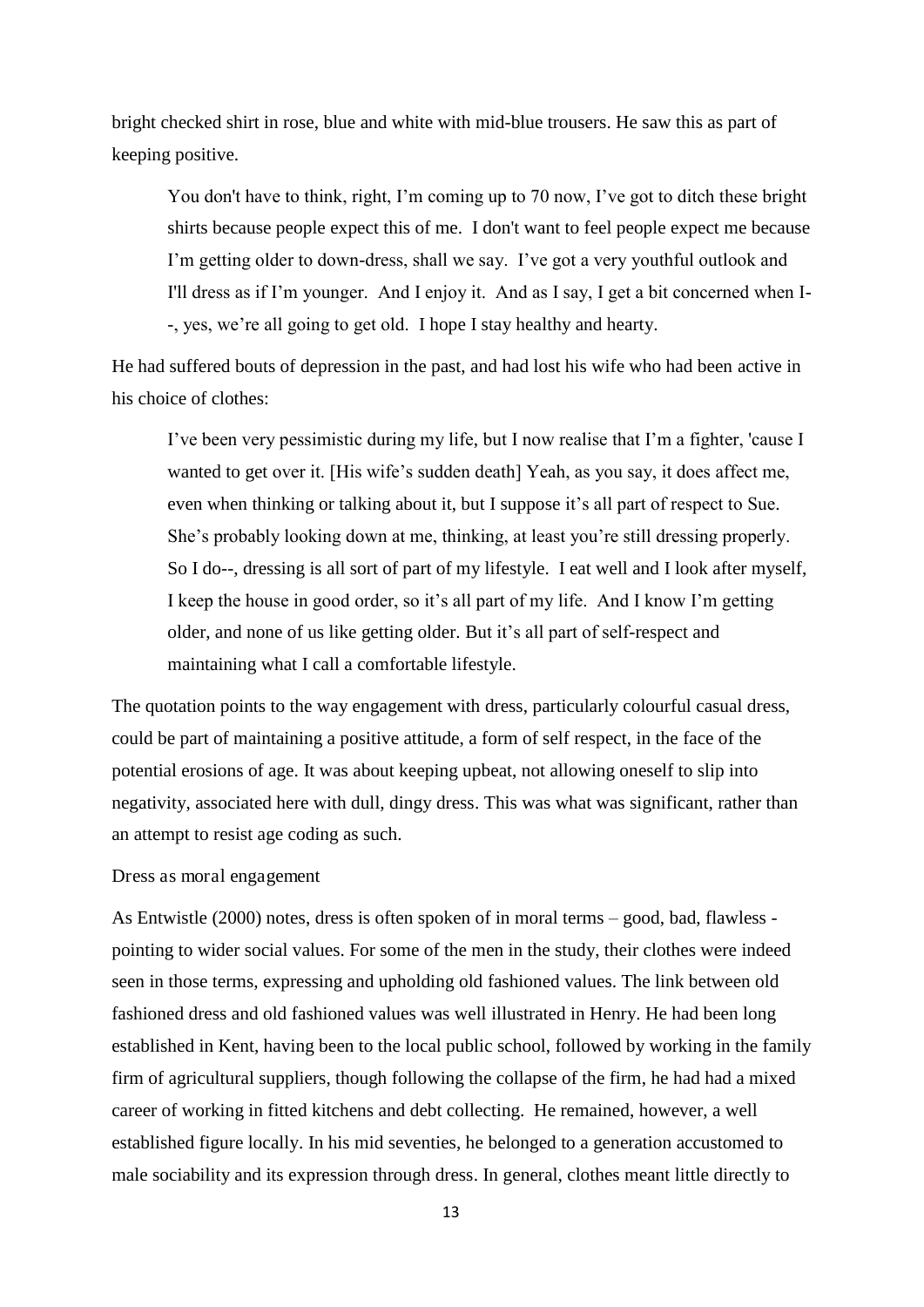him. He did not think much about them, and his comments in the interview made no direct link to questions of age. He did not feel he dressed differently from when younger, and his account shows him wearing the same clothes over long periods, underscoring the slow fashion cycle that characterises traditional men's dress. For him it was a question of: 'conforming to who I'm with at the time'. At meetings of Probus (the senior version of Rotary) he would wear a club tie: 'People always wear that sort of thing. It's sort of--, you would feel uncomfortable if you weren't dressed like that, put it that way.' For him clothes represented old fashioned values, not just in their expression but their concrete materiality. He cited the virtues of well-made shoes that fit and last; and in his account, he added a second layer of value, through the fact that these were British made.

Hotter shoes, they wear extremely well. I mean, the ones I wear--, I've got a pair which are still useable, must be 20 years old plus, and they're still going strong, and they just don't wear out. You pay, you know, 70, 80 quid for them, but by golly, they last and last and last. And they're British, made in Britain.

Quality is what matters:

When I was growing up, my father always made sure, he was a great believer in you buy things of top quality and it'll last for years. I mean, for instance, I've still got a grey suit upstairs, which--, it doesn't really fit me now, but I had that when I was 17, 18. [...] I wore it right through until last five years at times, funerals and things like that. It was the grey suit for that purpose. And same with shoes, I've got shoes up there, Veltshoen, beautifully made shoes, goodness knows what they'd cost today.

He commended the old fashioned service of a shop he patronised - the way the staff knew their stock and assisted in a professional way. Dress for him was, thus, embedded in ideas of quality, tradition and service. These clothes spoke to enduring values; they repudiated a trivial, ever-changing, throw-away society. Their continuing quality gave endorsement to him as an older man, expressing something of his placement within the locality and his life.

Traditional values could also be expressed in terms of tidiness and self respect in dress. Frank (74) who had been in the RAF for the early part of his career, followed by work as a supervisor in a paper mill, had a clear sense of the relationship of dress to wider standards.

I like to be tidy […] I think if you're in that sort of position [supervisor] then you should dress appropriately. Now that might be old hat now, I mean I don't know.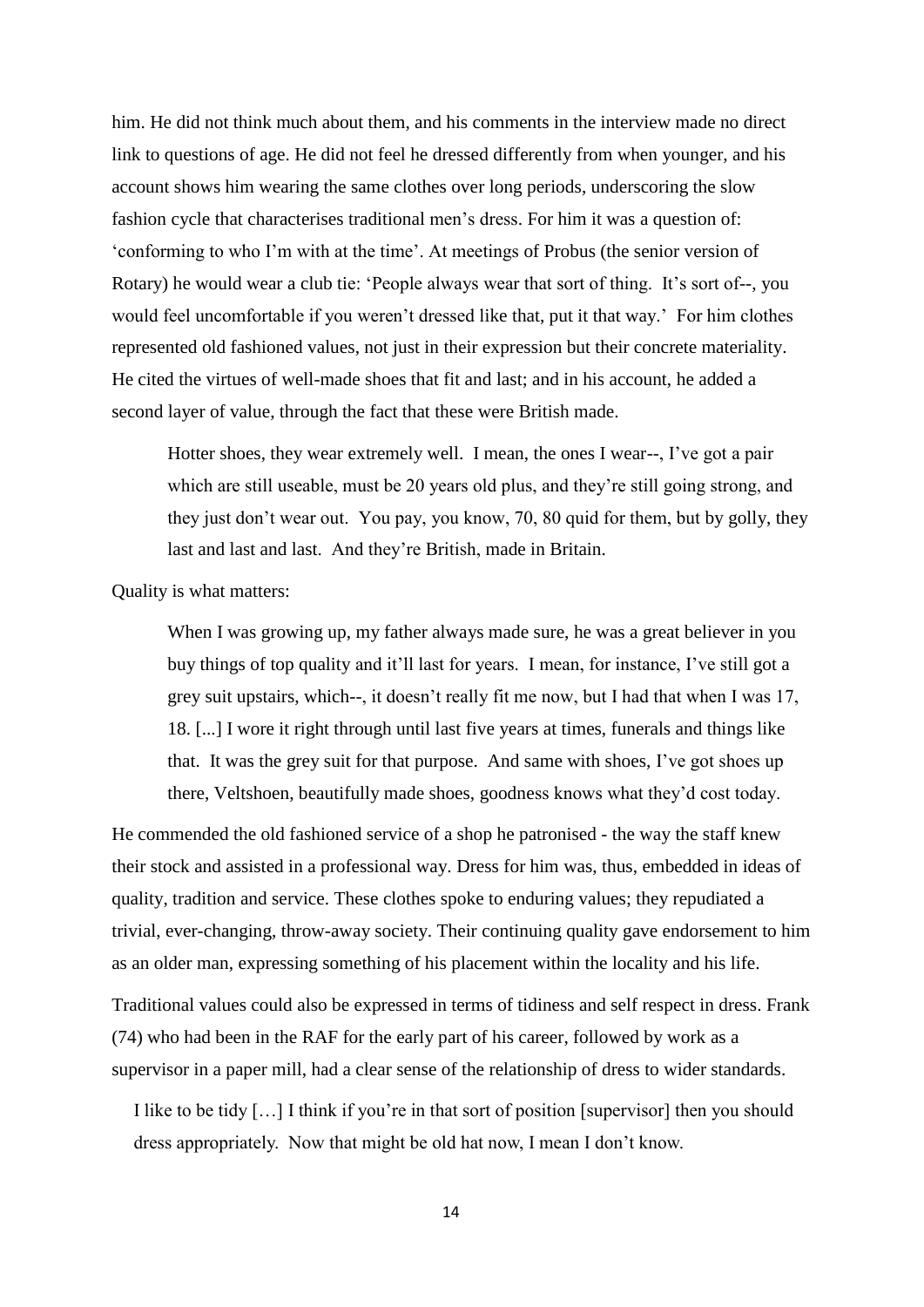He disliked what he saw as the scruffy, untidy presentation of the young:

you've only got to see the students down here when they come, and you look at them, they've got holes there, holes there, holes there, and that's the lads [both laugh]. It's awful. They've got no pride, they don't give a damn what they look like.

He was a jovial man, and these comments were not made in a hostile way, but for him and many in the study, maintaining standards of dress was a matter of pride, rooted in a sense of generational experience, and as such a positive element in his identity as an older man.

Wearing the correct dress for the occasion could also be a moral act, a matter of showing respect for others. Aiden, as a former member of the diplomatic corps, had had a lifetime of dress codes. Personally he disliked suits, but he knew that there were circumstances that required formality in order to show proper respect: for example, at meetings of the local council where he was an elected representative, he explained 'I'd be respectful, put on a tie or a jacket'. He was a Conservative member in a socially mixed authority, and his comments contained a slight sense that older and less socially elite councillors were not exactly of his social class, but that it was important to show respect for them and for the social institutions of democracy. Jack, the former miner from an opposite political position, made the same point:

if I was going to a parish council meeting, I'd wear a tie. I think I would anyway, you know. It's something that I'd just do. […] I think it's just keeping up standards really, you know. […] I don't know whether it's because most of the people would be senior--, when I first joined the parish council, most of the people were senior to me and the men always turned up in ties, so I just did.

Correctness in dress was thus seen as part of a wider moral engagement.

It is important to recognise that age is not the sole, or even most, significant variable here, and that it intersects with cultural categories, such as class, status, gender, sexuality, as well as other more micro social distinctions. Clothing styles are nuanced in their reflection of this. This was particularly notable in the style-oriented group. Dress for the style-oriented men allowed for the assertion of another form of masculinity that expressed discernment, distinction, separation from the herd. Miles, the architect, for example, wore distinctive, expensive clothes by, for example, Issey Miyaki or Margaret Howell, that expressed high design values, albeit in a discrete way. He was adamant in rejecting the kinds of clothes that he saw as marketed at his age group.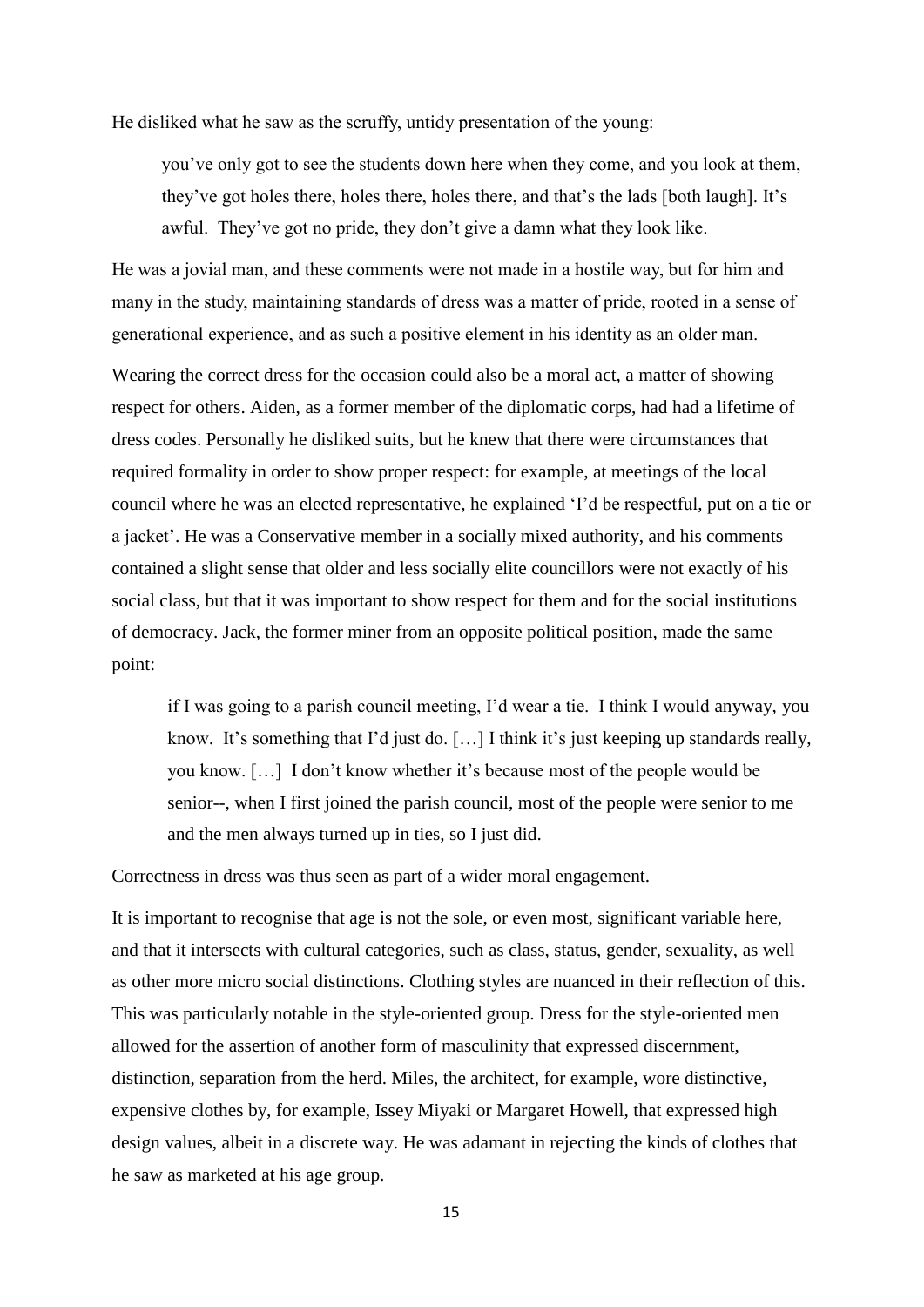I know what's advertised in The Telegraph, I know what I should be wearing for my age and I've very conscious of that, in the chinos, the cotton chinos and all the rest of it, but they just aren't for me.

He expanded on this:

And so you won't be disappointed to hear me say that I think these are aimed at older people. And there's a distinction between dressing--, I think there's a distinction--, I'm thinking on my feet now, of dressing classically and dressing young. I don't think this [pointing to his clothes] is necessarily young--,**[…]** it's slightly ageless, isn't it? I think, so it's something to do with that style-lifestyle thing, not style-fashion style, but how you live your life and who you are.

His emphasis on the quality of design and on the role of discernment were very much the product of his particular professional and class position. At the same time, they did relate to age in that they enabled him to stave off the erosions of age and to continue to perform a powerful form of middle-class, professional masculinity.

Sexuality is widely assumed to be relevant to dress (Crane 2000, Entwistle 2000). In particular there are wide spread cultural expectations that gay men will be more engaged in fashion (Tuncay and Otnes 2008); and the study included a sub-sample of five gay men to reflect this. It was not the case, however, that they presented a unified response. The linkages between age and sexuality did not work in an undifferentiated way. Howard, a gay former businessman, for example showed me racks of showy, brightly coloured suits and jackets in, for example, banana yellow silk, brown brocade or bold chalk stripes. Aiden, the former diplomat, by contrast wore standard upper-middle-class casual clothes, and I only became aware of his sexuality when he commented on himself as a gay man. Andy who was a cinema usher wore scruffy casual clothes that sent no specific message about sexuality, though he was actively involved in fantasy and cross-dressing in his leisure time. The others also dressed distinctively, and in ways that linked to their gay identities, but there was no uniform response, nor did age operate in their accounts in a distinctive or unitary way. Their comments linked them as much to particular heterosexual men in the study, with whom they shared responses, as to other gay men. This group will be the subject of a further article.

#### **Gendered body in age**

The focus of the interviews was dress, and that is what the men were primarily asked to talk about. But one cannot explore clothing without referring to the body that wears it, and gives it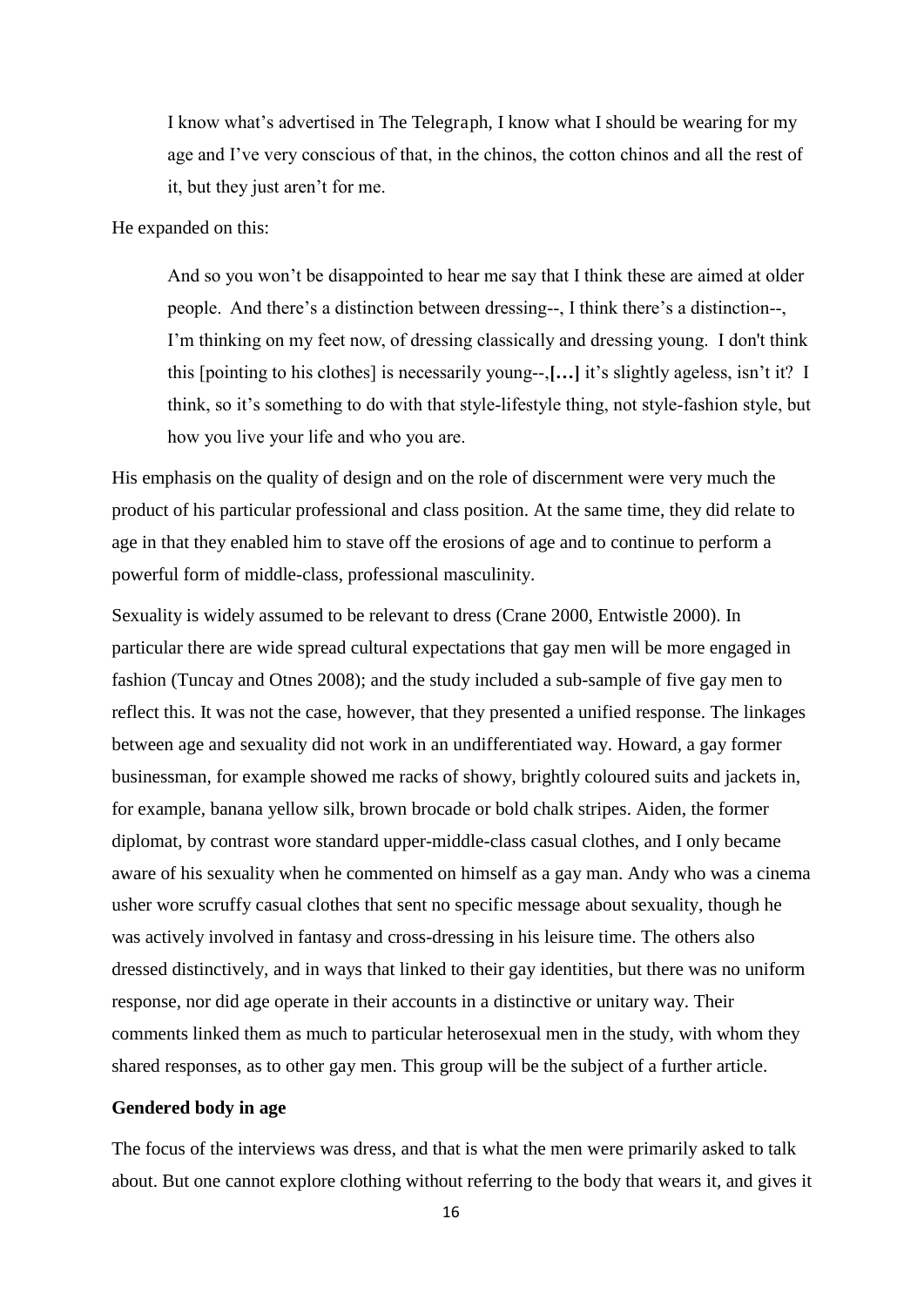life (Entwistle 2000). In general, the interviews with men articulated less concern over bodily change than had the women's (Twigg 2013). This reflects the way that women's dress tends to be more body focused and exposing, with a closer fit and more in the way of visible flesh. The youthful ideal also operates more powerfully in women's dress, lying at the ideological centre of the Fashion System. These gendered patterns are part of wider culture of the body in which youthful appearance norms act powerfully on women, as evidenced in a range of work on hair, facial appearance, cosmetic surgery and anti-ageing interventions generally (Davis 1995, Katz 2001, Katz and Marshall 2003, Lodge and Umberson 2012, Hurd Clarke 2011, Marshall 2015, Ward 2015, Ojala et al 2016). The embodied appearance of age and its implications for dress were, thus, a more significant element in the women's narrations.

Some of the men, however, did refer directly to changes in the body with age. Trevor, a former police officer, referred ruefully to clothes that 'shrink in the wardrobe.' For most, it was a fairly minor matter of collar sizes - with age they had had to move up a size or two to accommodate spreading necks – or the cut of shirts, with a need to avoid slim-fit. By and large they accepted the situation with good grace. But the one point where body change did touch a nerve was my interview prompt concerning elastic in waists. This was met with cries of derision. Trevor, the former police officer, cried: ' no, no!'. 'That's anathema' said Tony, the former graphic designer. Chris held up his fingers crossed, as if to ward off a vampire. Aiden the former diplomat, described it as:

horrible [...] I mean, you really have lost the plot as you start going to elastics. I think you've given up the ghost then.

There was clearly something about what elastic signalled that alarmed the respondents and shook them out of their dominant response that age was not relevant. Elastic seems to signal to the world that it was indeed relevant. It is noteable, however, that these respondents were relatively young, in their late fifties and sixties. Some of the changes in physique that can come with age had not yet impacted on them, though the fear of them was clearly present. Graham, the former university librarian in his eighties, had, by contrast, had to face some disquieting changes:

> what distresses me a bit […] is the fact that, I mean, I always used to be very thin and now I seem to have got this sort of--, you know, a bit of a paunch here, you know [laughter], which I try and pretend isn't there, but my wife's always telling me it is there, you know ...So I look at other people maybe the same shape as me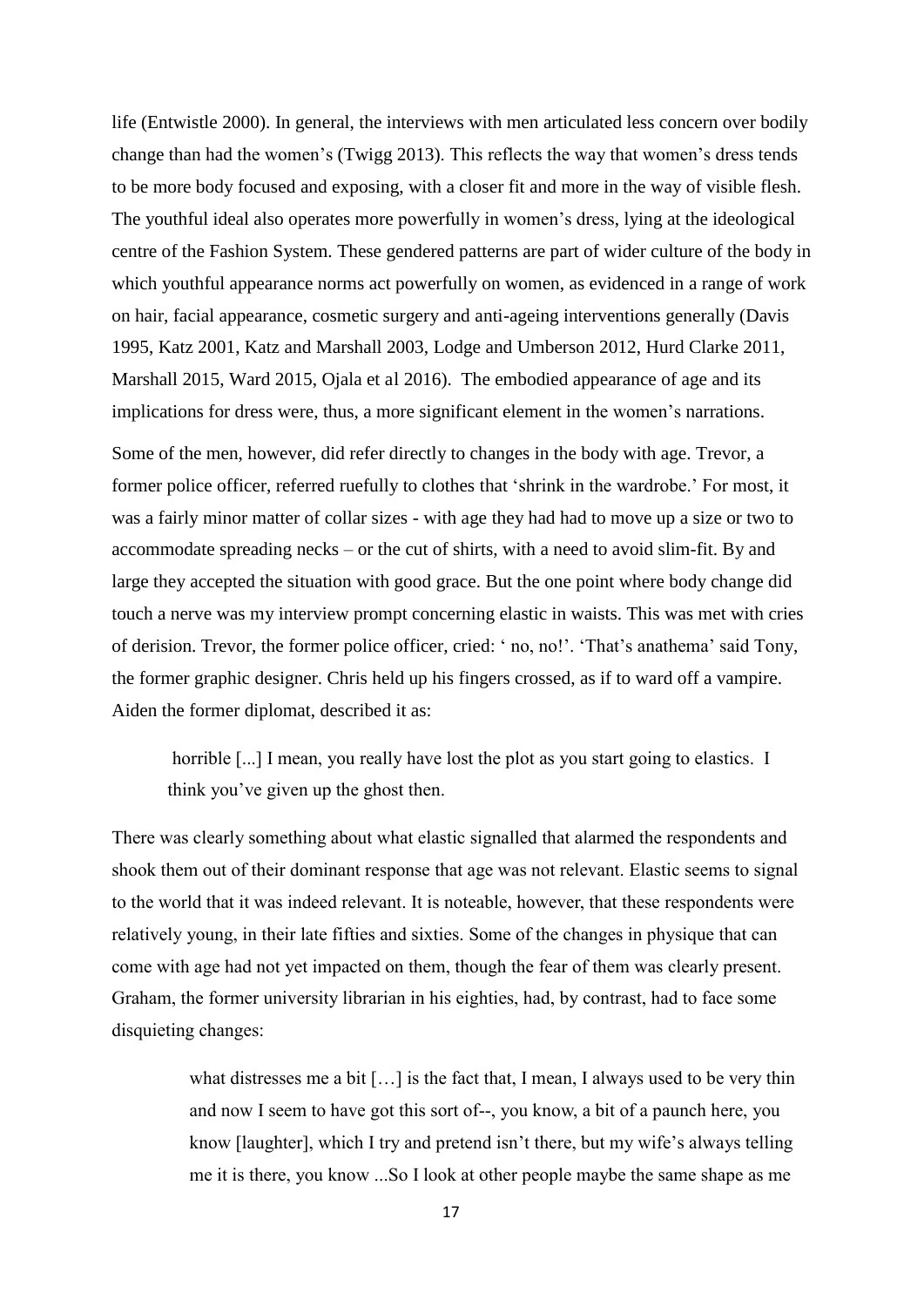and think, gosh, he's a bit fat, and then my wife's like, 'Well, you're just as bad,' you know.

Most of the men in the study accepted some weight gain as an inevitable part of ageing. But Tony (66) found it directly distressing, and something he wanted to escape from. He was a graphic designer who had taught in art colleges, but regarded himself primarily as an artist. He loved exciting, interesting clothes, recalling with affection his Bowie inspired outfits, his yellow snakeskin boots and leopard-skin brothel creepers (worn for his wedding). Keith Richards and Johnny Cash were continuing influences in his style. But weight gain after retirement had caused him considerable distress:

> [Sighs] I have a lot of clothes that no longer fit me. [laughs] And I regret that because I have some really lovely clothes and I can't put them on anymore. So they're in a wardrobe in the attic. […] I've put weight on. I've put most weight on since I've retired.

His comments were focussed on weight gain, and the desire to lose it so as to recover the person he felt he really was. To this degree, his comments were in line with many who gain weight. But they also contained a response to ageing; and this underlay a sense of sadness in his narrative.

> Tony: There are clothes I would love to wear again, yeah. And also it's, I'm not quite sure how to phrase this… I want to look my age. I mean, my mental age. I want to look younger and I think I don't look younger if I'm overweight, so if I lose weight I think I can…

Interviewer: You'll look more like the person you feel yourself to be?

Tony: Yeah, yeah. Yeah, 'cause I have a kind of ideal me in my head and I've kind of stepped out of that recently. [Laughs]

Interviewer: Okay. And that ideal you is, what?

Tony: Erm, well, my mind I think is about 35. I think visually my ideal me was probably 45, actually. So, slightly different.

Interviewer: And would that ideal you be dressed differently from the way you dress now?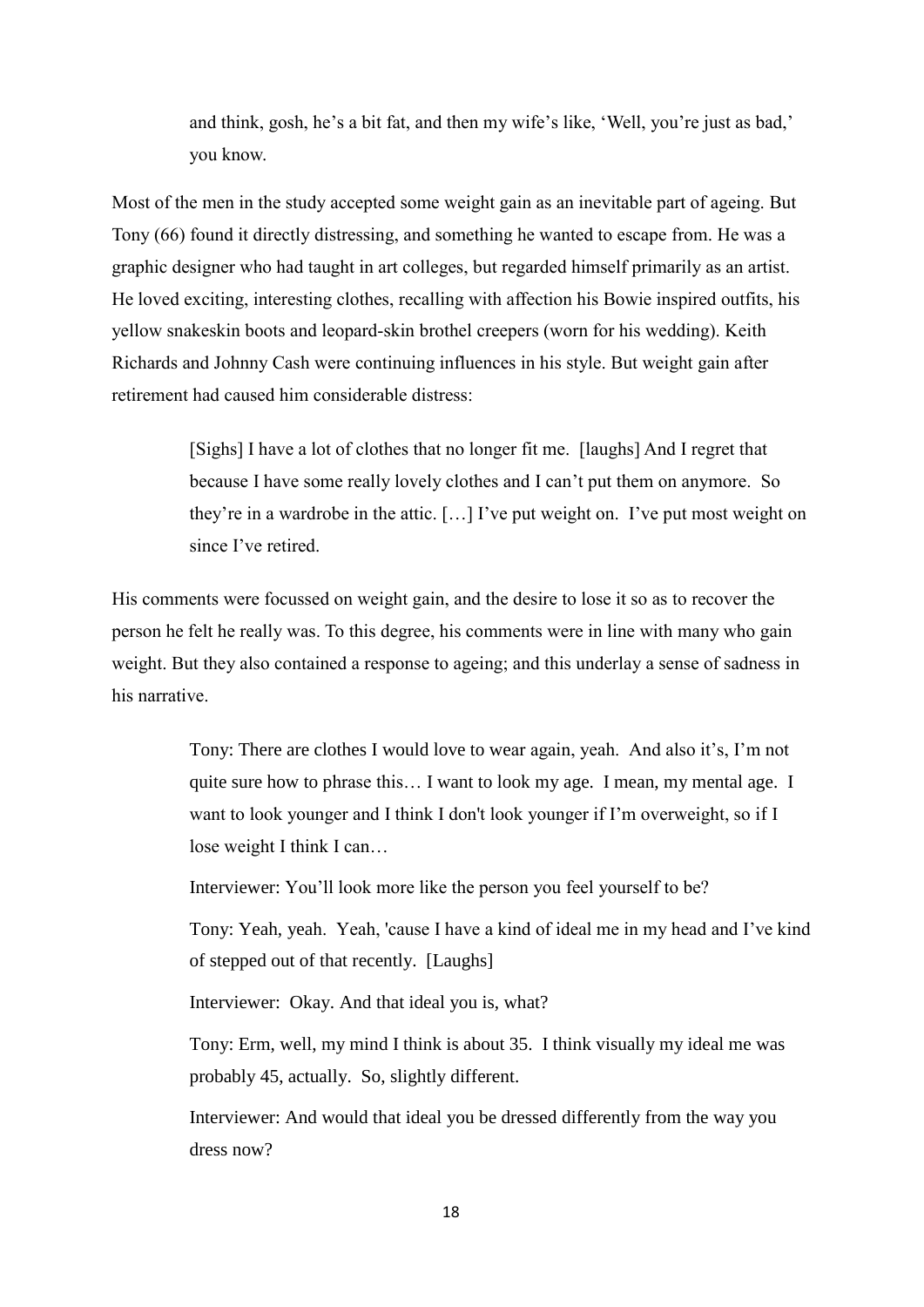Tony: No, no. I think they just look better because I don't have muffin top.

Tony was unusual in expressing directly the desire to look younger, something he identifies strongly with his 'mental age', which for him represented his 'real ' age. Weight gain had cut him off from this.

For some, however, changes in the body were more openly linked to age and to a feared future of decline, through the spectre of dereliction. Alan, a retired research scientist in his late 70s, described the fate of men who neglected themselves:

I have to say though that I have seen some men, you know, not naming any names or any situations, but when their wife dies they do tend to become a little bit like an old badger. Some of them sadly don't always wash their underwear or change it as frequently as they should, and there is a definite aroma about them. I play bridge a lot, so there are one or two blokes who you know when you sit down at the table with them, there will be a sort of a slight smell of dank clothes.

He identified this with the absence of a wife.

I think some men need a wife to keep them up to the mark. I think some men need a wife to tell them when to change their clothes or wash their clothes, clean the house, a shirt. I mean there's one guy, you know, on Friday, nice chap, he had a career, but talking to him, although he was wearing a jacket and a buttoned up shirt, so from a distance he looked quite formal, he was in his eighties, but when you got up close he had food stains all the way down and you thought, oh, you know, and I could never go out like that. But I think my wife would probably feel it reflected on her as well.

It is notable in his narrative that he sees the care of the body as a gendered responsibility that rests with women. This danger of dereliction is a subject he returned to three times in the interview, and it clearly represented a form of feared future. Jack, a former miner, similarly expressed his dislike for undignified dereliction in dress and appearance. A communityoriented man, he saw this in terms of the loss of respect.

> I can't explain it, really, but I can only speak from my own experience. My grandkids would say to me - they look up to me and they respect me, and I did my grandparents and parents and that, you know what I mean? And I always like them to look nice, you know what I mean, to be presentable. And I think my grandkids are the same with me. They wouldn't want to see me going round, you know,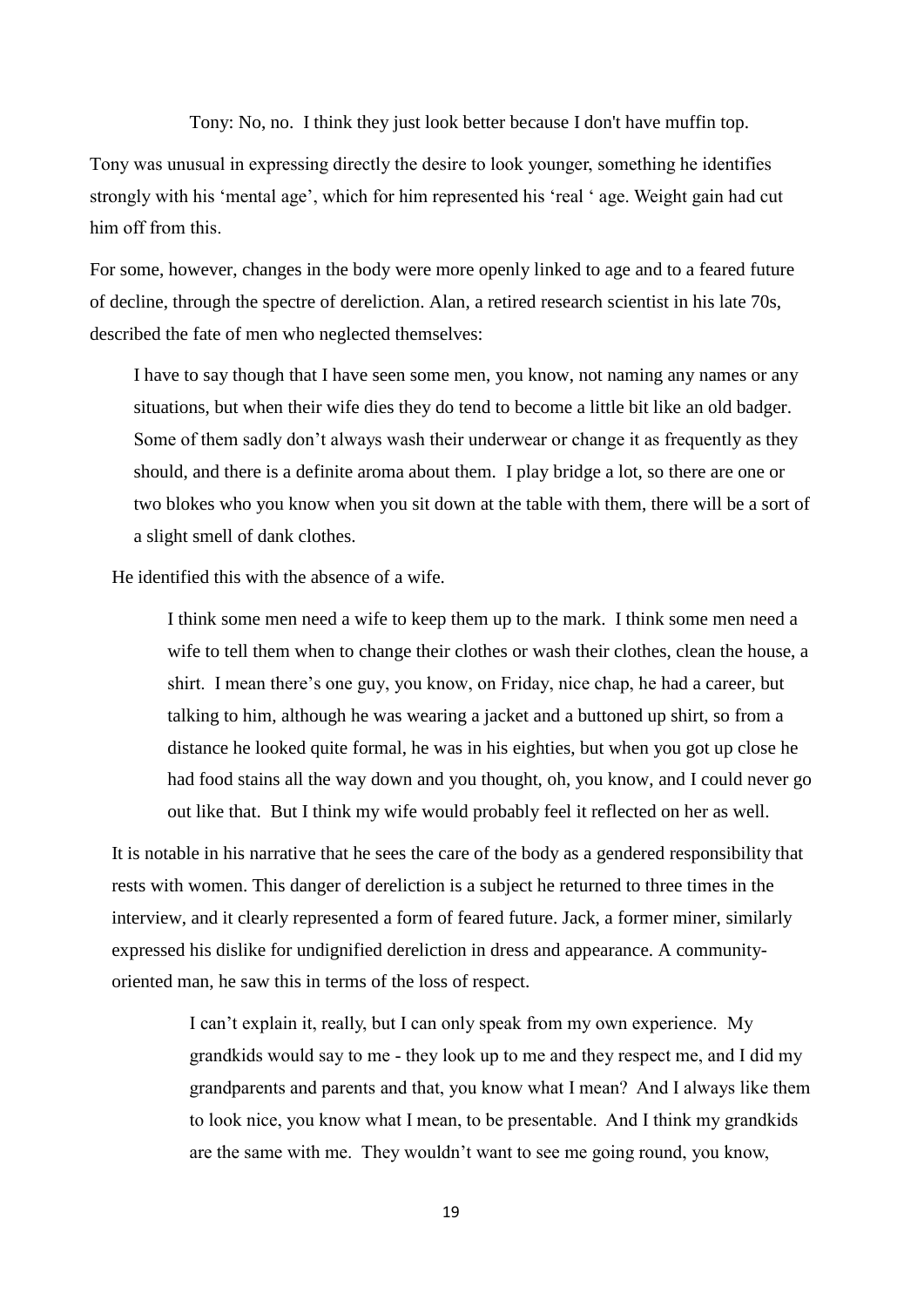casual and not caring, or not worrying about the way I dress and all that. Because they've got that much respect for me, I don't think they would allow me to be like that.

One or two of the men had, indeed, more or less given up, not to the extent described by Alan, but certainly in contrast to their younger selves. This was often rooted in the ways in which their bodies had declined under the impact of ill health. Guy, who was gay, had been an actor, then working in retail, and subsequently in call centres. Earlier in his life he had relished elegant suits and, like many who work in retail, had internalised the sense that good clothes were expensive clothes. But now 85 and living on a low income, with health problems and a figure that was no longer slim or well defined, he had abandoned any attempt to maintain his appearance. His interview was marked by sense of negativity, pointlessness and irritation with his life.

I like expensive clothes, but I can't possibly afford the, you know, the expensive casual clothes that you see in magazines and stuff. And I don't go anywhere to--, if I had them I wouldn't go anywhere, I mean, where do you go in [low income sea side suburban settlement] Nowhere. Sort of geriatricsville again isn't it. Next time the ... next door to the Crem isn't it [both laugh], next stop the Crem.

Overall there was a contrast in the men's responses to those of the women's. There was not the same preoccupation in the men's narratives with the ways certain styles no longer suited, or exposed the aged body in ways that were unflattering or that underwrote a contrast between the youthful expectations that underlay the styles, and the aged body on show. For men the point at which age really began to impact seemed to be later. Echoing Lodge and Umberson's (2012, 2013) analysis, questions of age, embodiment and appearance, were less significant for them – at least until the point when more serious bodily decline set in.

#### **Conclusion**

The article has explored the role of dress in the constitution of embodied masculinity in age. Four features of the responses of the men stood out. The first related to integration. The overall sense of the interviews was one of continuity, with attitudes to dress not greatly different from the bulk of mainstream masculinity. The dominant norm remained one of low engagement, with older men's dress sharing the relatively unchanging, unreflective character of mainstream menswear, although combined with a continuing concern with aspects of dress as part of the micro-social order, evidenced in the enduring interest in close coding that characterises much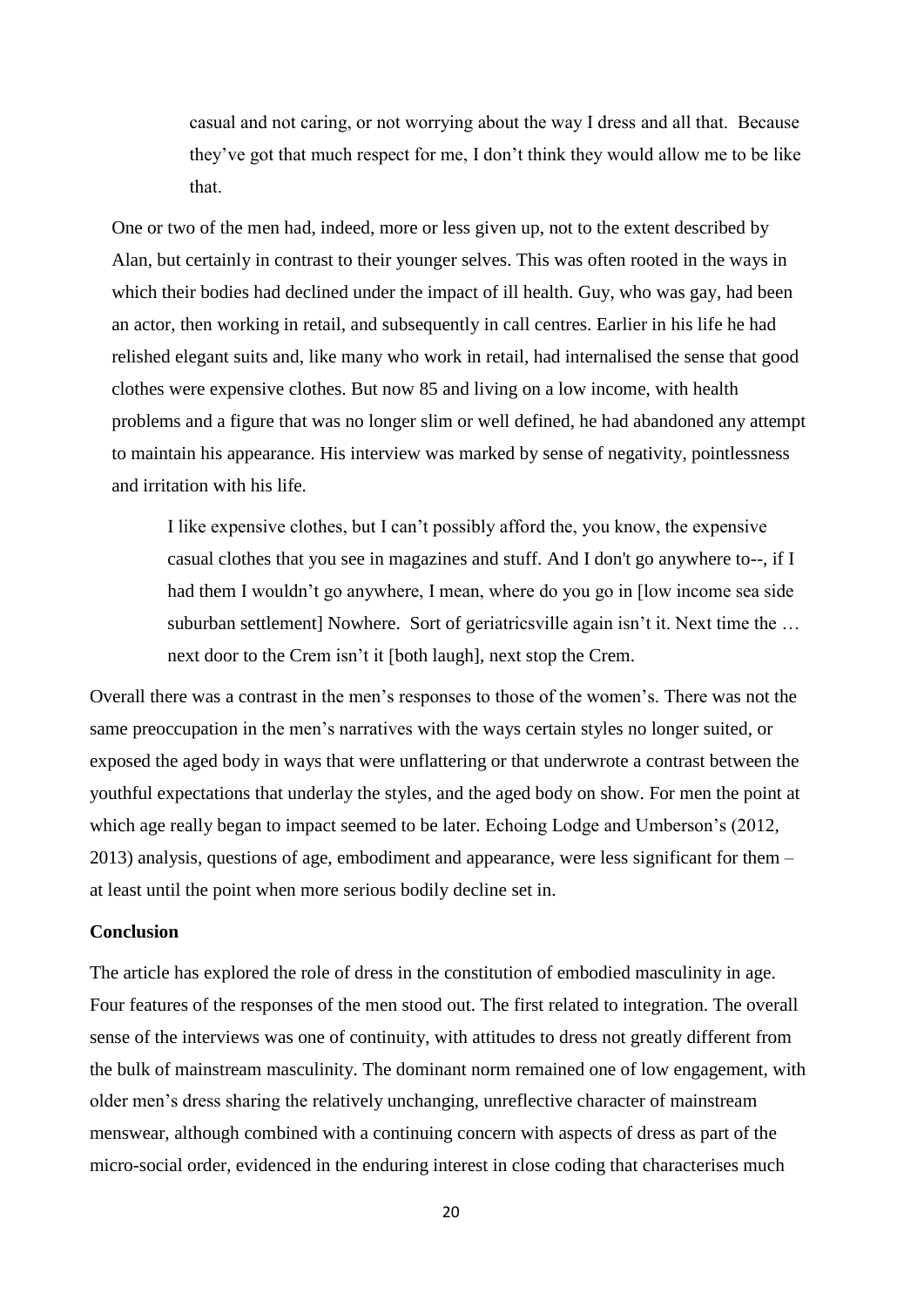masculine dress. This pattern supports the more general argument within cultural gerontology that later life today needs to be seen as part of an extended arc of middle years that is not broken until the irruption of serious ill health, a pattern reinforced by the spread of mass consumption to older cohorts. Within the cohort studied, however, there were cultural differences, with distinctive attitudes towards the nuances of dress and the values they expressed. For example, the group who identified as 'creatives' dressed in a self-consciously distinctive way, and wished to continue doing so in later years. Their adoption of stylish dress represented a continuity of visual engagement that was part of their identity. It was this, rather than any explicit extension of the values of Metrosexual Man to older cohorts, that underlay their response.

Secondly, men's dress is less age differentiated than women's. Age was in general not central to the men's accounts; and certainly not as central as it had been to those of many women in the earlier study. Some, indeed, denied that they thought in terms of age at all, and continued to wear the same clothes as earlier. There was no great sense of a barrier to what they might wear, or of imposed changes with age. There were some differences that resulted from alterations in life style associated with retirement, particular for middle-class men who were no longer required to wear formal clothes on a daily basis, but these mostly involved greater, rather than less, integration with the mainstream through the adoption of casual dress. The idea of clothes that could be 'too young' that haunted the responses of many of the women, had limited significance for them. If there was such a category as 'too young', it was often linked to 'too silly' or some other derogatory term. There was not the sense of cultural exile that had marked comments of the women with their accounts of the Changing Room Moment. Nor did the category of 'too old' mean much to these men. For some, indeed, old fashioned dress denoted positive values related to age.

Thirdly, dress could represent a positive moral realm in the lives of these men, though largely in an implicitly, muted and taken-for-granted way that was wholly unrelated to fashion. There were distinctive meanings attached to dress that expressed the values of the older man. Age, here, was linked to good sense and discernment. Dress could also express what were seen as distinctly old fashioned values in relation to neatness and order, or to proper respect. Responses displayed a clear sense of the moral meanings of dress, the importance of wearing the right clothes for the occasion, and the ways this could express support for the collective values of an institution or social setting. Old fashioned clothes could, thus, be a way of expressing both enduring values and qualities of worth, repudiating the cheap throw-away aspects of modern culture, and an implicit endorsement of the older self as of continuing value. These were not views that were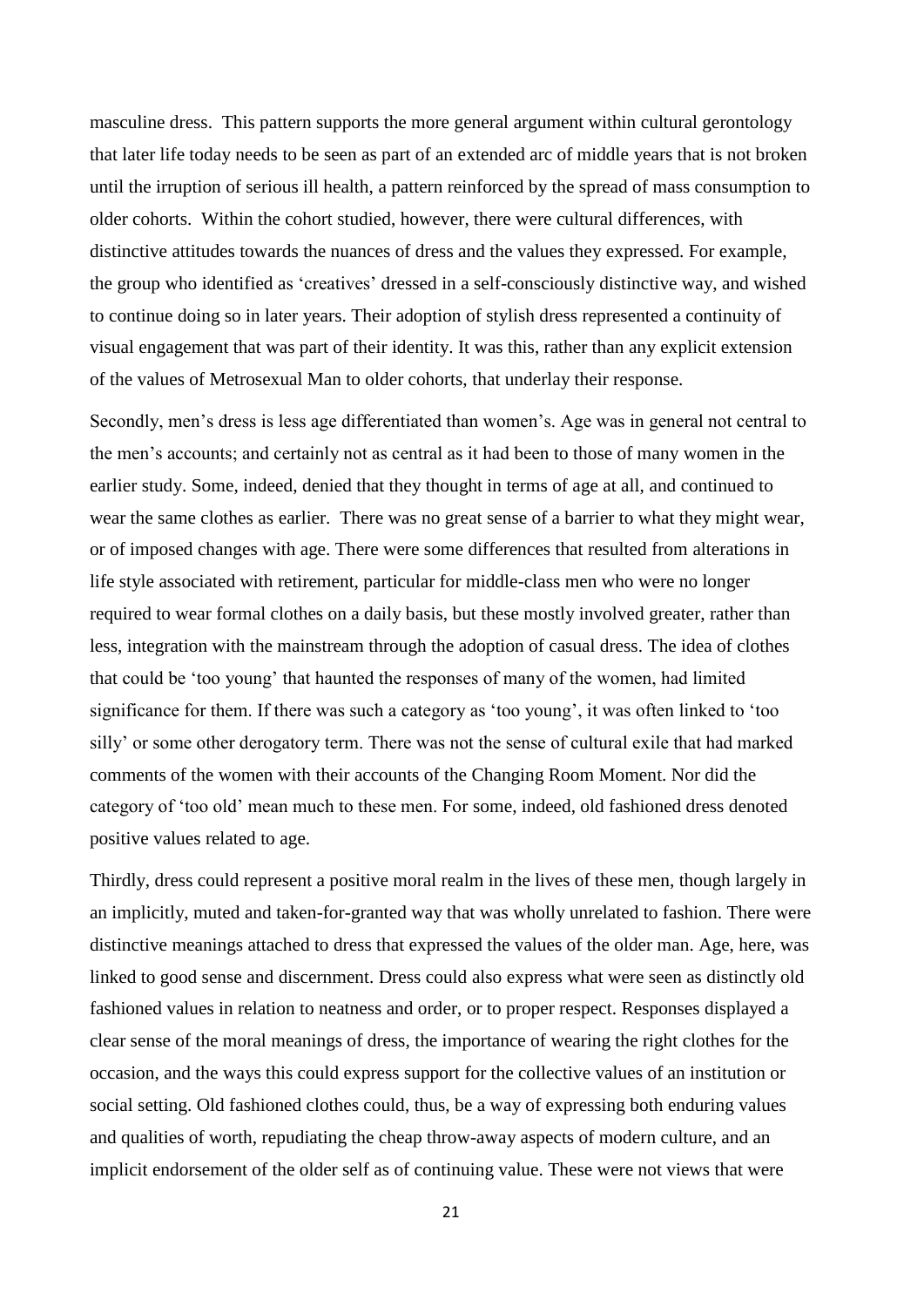expressed in the women's interviews. They underwrote a sense that masculinity in age retains positive value, in a way that was not the case in relation to women.

Fourthly, dress reveals ways in which masculinity in age retains greater positivity than is the case with women. This links to wider arguments presented by Sontag (1972), Calasanti (2004), Hurd Clarke (2011) and others that men in age retain gender privilege. In the case of dress, part of that gender privilege is the ability not to be drawn into the pervasive discourse of erosion that marked the women's responses. Women engage with the erosive discourses of age and appearance much younger than men. Their dress contains a stronger element of erotic display, and is linked to wider gendered cultural of bodily perfectionism, reflected in the youthful ideal. Dress for women is thus part of a larger issue of appearance and concern over the loss of youthful attractiveness. For men, by contrast, dress predominantly has other meanings, linked to authority, social status and the ability to fit in. Age did, however, impact on the men, but at a later stage. Dress and age began to be linked negatively when the spectre of dereliction came into view. This reflected the way masculinity is not centrally about being looked at, being subject to the sexualised gaze, but is much more connected to issues of power, authority, physical strength and virility. These can be expressed through dress, but in ways that are not disrupted by age to quite the degree that is the case with women. Threats to embodiment for men in age focus around the body of health, strength, and potency, rather than the body of sexual display. The point of threat, therefore, comes with the spectre of dereliction, decline and neglect.

**Acknowledgement:** I am grateful to the Leverhulme Trust for funding this study (grant RF - 2015-383).

#### **References**

- Black, S., de la Haye, A., Entwistle, J. Rocamora, A., Root, R.A., Thomas, H. (eds) 2013. The Handbook of Fashion Studies. Bloomsbury: London. Barnard, M. (ed) 2007. Fashion Theory: A Reader. Routledge: London. Bartky, S.L. 1999. Unplanned obsolescence: some reflections in aging. In Walker, M.U. (ed), Mother Time: Women, Ageing and Ethics. Rowman & Littlefield: Boulder, 61-74.
- Barry, B. and Martin, D. 2015. Dapper dudes: young men's fashion consumption and expressions of masculinity. *Critical Studies in Men's Fashion*, **2,** 1, 5-21.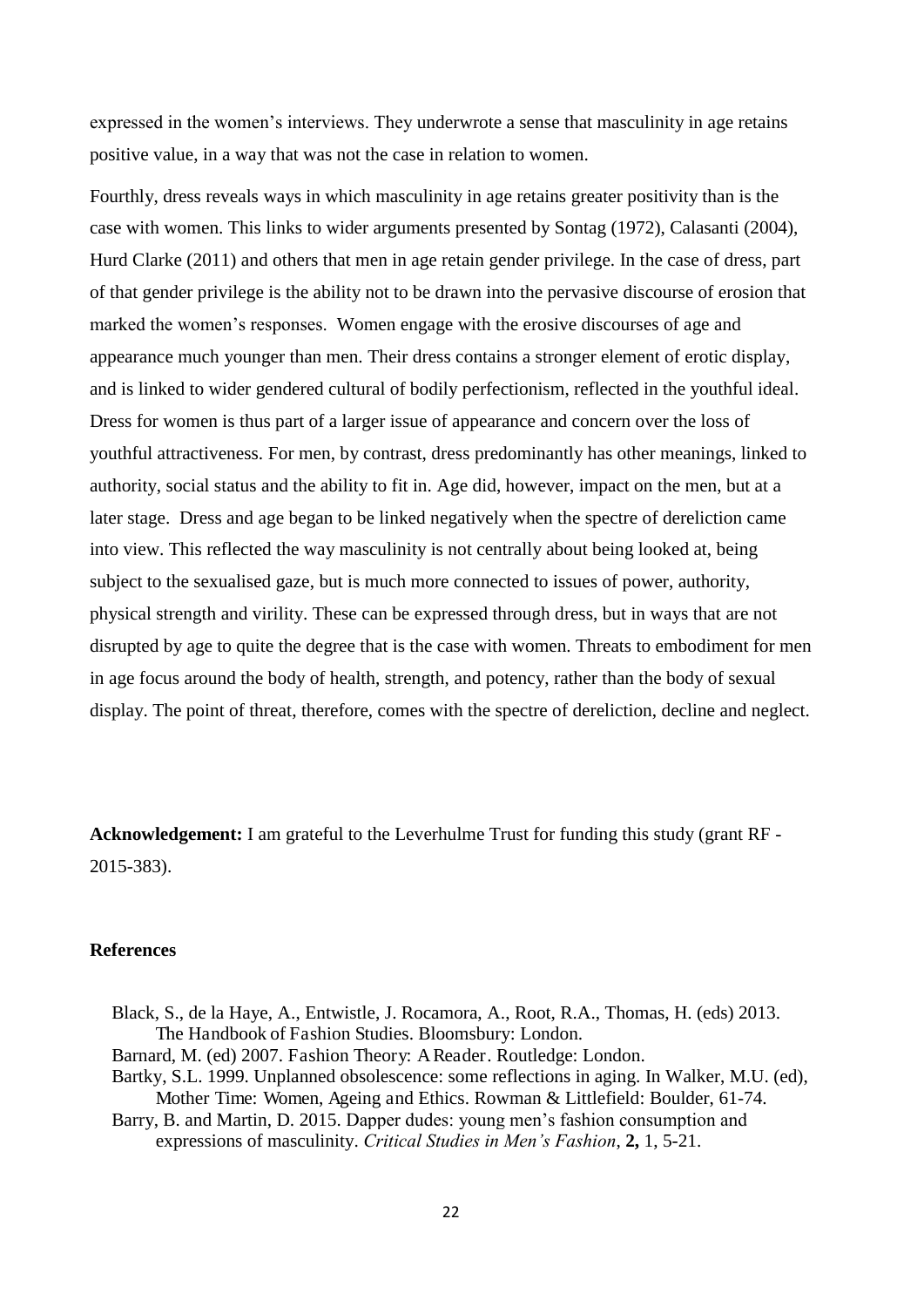- Barry, B. and Phillips, B.J. 2016. The fashion engagement grid: understanding men's responses to fashion advertising. International Journal of Advertising, **35**, 3, 438-64.
- Bennett, A. 2013. Music, Style and Aging: Growing Old Disgracefully. Temple University Press: Philadelphia.
- Berger, J. 1972. Ways of Seeing. Penguin: London.
- Black, S., de la Haye, A., Entwistle, J., Rocamora, A., Root, R.A., Thomas, H. 2013. The Handbook of Fashion Studies. Bloomsbury: London.
- Breward, C. 1999. The Hidden Consumer: Masculinities, Fashion and City Life, 1860-1914. Manchester University Press: Manchester.
- Breward, C. 2016. The Suit: Form, Function and Style. Reaktion Books: London.
- Buse, C. and Twigg, J. 2014. Women with dementia and their handbags: negotiating identity, privacy and 'home' through material culture. Journal of Aging Studies, **30**, 14-22.
- Buse, C., Martin, D. and Nettleton, S. 2018. Conceptualising 'materialities of care': making visible mundane material culture in health and social care contexts. Sociology of Health and Illness, **40**, 2, 243-55.
- Calasanti, T. 2004. Feminist gerontology and old men. Journals of Gerontology B, 59/6, S305-14.
- Calasanti, T. and King, N. 2005. Firming the floppy penis: age, class and gender relations in the lives of old men. Men and Masculinities**, 8,** 1, 3-23.
- Calasanti, T. and King, N. 2007. Beware the estrogen assault': ideals of old manhood in anti aging advertisements. Journal of Aging Studies, **21**, 357-68.
- Calasanti, T, Pietila, I. Ojala, H. and King, N. 2013. Men, bodily control and health behaviours: the importance of age. Health Psychology, **32**, 1, 15-23.
- Connell, R.W. 1995. Masculinities. Polity: Cambridge.
- Connell, R.W. and Messerschmidt, J.W. 2005. Hegemonic masculinity: rethinking the concept. Gender & Society, **19**, 6, 829-59.
- Crane, D. 2000. Fashion and Its Social Agendas: Class, Gender and Identity in Clothing. University of Chicago Press: Chicago.
- Davis, K. 1995. Reshaping the Female Body: The Dilemma of Cosmetic Surgery. Routledge: London.
- Drummond, M.J.N. 2003. Retired men, retired bodies. *International Journal of Men's*  Health, **2**, 3, 183-99.
- Edwards, T. 1997. *Men in the Mirror: Men's Fashion, Masculinity and Consumer Society*. Cassell: London.
- Ekerdt, D. J. 2009. Dispossession: the tenacity of things. In Jones, I.R., Higgs, P. and Ekerdt, D.J. (eds), Consumption and Generational Change: the Rise of Consumer Lifestyles and the Transformation of Later Life. Transaction Books: New Brunswick, NJ, pp63- 80.
- Ekerdt, D. J. 2015. Possessions as a material convoy. In Twigg, J. and Martin, W. (eds) The Routledge Handbook of Cultural Gerontology. Routledge: London, 305-20.
- Entwistle, J. 2000. The Fashioned Body: Fashion, Dress and Modern Social Theory. Polity: Cambridge.
- Flügel, J.C. 1930. The Psychology of Clothes. Hogarth Press: London.
- Friedan, B. 1993. The Fountain of Age. Vintage: London.
- Furman, F.K. 1997. Facing the Mirror: Older Women and Beauty Shop Culture. Routledge: New York.
- Furman, F.K 1999. There are no old Venuses: older women's responses to their aging bodies. In Walker, M.U.(ed) Mother Time: Women, Aging and Ethics. Rowman & Littlefield: Boulder, 7-22.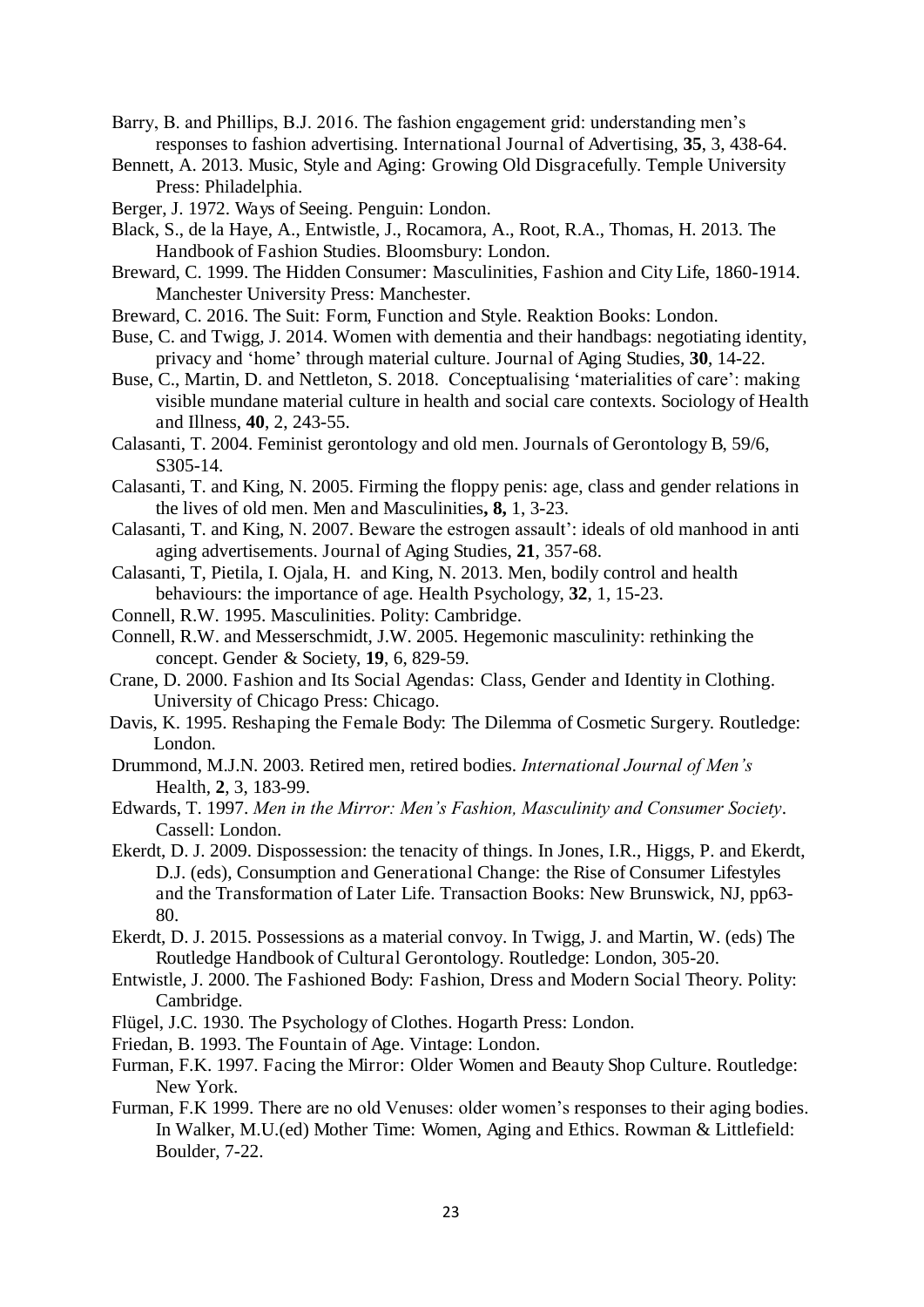- Gilleard, C. and Higgs, P. 2000. Cultures of Ageing: Self, Citizen and the Body, Prentice Hall: London.
- Gilleard, C. and Higgs, P. 2013. Ageing, Corporeality and Embodiment. Anthem Press: London.
- Ginn, J. and Arber, S. 1995. Connecting Gender and Ageing: A Sociological Approach. Open University: Milton Keynes.
- Greer, G 1991. The Change: Women, Ageing and the Menopause. Hamish Hamilton: London.
- Gullette, M.M. 2011. Agewise: Fighting the New Ageism in America. University of Chicago: Chicago.
- Guy, A., Green, E. and Banim, M. 2001. Introduction. In Guy, A., Green, E. and Banim, M. (eds), *Through the Wardrobe: Women's* Relationships with Their Clothes. Berg: Oxford, 1-17.
- Harvey, J. 1995. Men in Black. Reaktion Books: London.
- Hazan, H. 1994. Old Age: Constructions and Deconstructions. Cambridge University Press: Cambridge.
- Hebdige, D. 1979. Subculture: The Meaning of Style. Methuen: London.
- Hearn, J. 1995. Imagining the ageing of men. In Featherstone, M. and Wernick, A. (eds) Images of Ageing: Cultural Representations of Later Life. Routledge: London, 97-118.
- Hearn, J. and Wray, S. 2015. Gender: impactions of a contested area. In Twigg, J. and Martin, W. (eds), The Routledge Handbook of Cultural Gerontology. Routledge: London, 201-9.
- Hird, M. J. 2004. Feminist matters: new materialist considerations of sexual difference. Feminist Theory, **2**, 223-232.
- Hollander, A. 2016. Sex and Suits: The Evolution of Modern Dress. Bloomsbury: London.
- Hoonaard, D.K. van den 2007. Ageing and masculinity: a topic whose time has come. Journal of Ageing Studies, **21**, 277-80.
- Horton, K., Ferrero-Regis, T. and Payne, A 2016 The hard work of leisure: healthy life, active wear and Lorna Jane, Annals of Leisure Research, 2, 180-93.
- Hurd Clarke, L. 2011. Facing Age: Women Growing Older in Anti-Aging Culture. Rowman & Littefield: Lanham.
- Hurd Clarke, L. in press, Men and aging: Perceptions and experiences of growing older in everyday life. Journal of Ageing Studies, doi.org/10.1016/j.jaging.2018.01.003.
- Hurd Clarke, L., Bennett, E.V. and Liu, C. 2014. Aging and masculinity: portrayals in men's magazines. Journal of Aging Studies, **31**, 26-33.
- Hurd Clarke, L. and Korotchenko, A. 2015. 'I know it exists...but I haven't experienced it personally': older Canadian men's perceptions of ageism as a distant problem. Ageing & Society, **36**, 8, 1757-73.
- Jackson, D. 2016. Exploring Ageing Masculinities: the Body, Sexuality and Social Lives. London: Palgrave.
- Jones, J. and Pugh, S. 2005. Ageing gay men: lessons from the sociology of embodiment. Men and Masculinities, **7**, 3, 248-60.
- Jones, I. R., Hyde, M., Victor, C.R., Wiggins, R.D. Gilleard, C. and Higgs, P. 2008. Ageing in a Consumer Society: From Passive to Active Consumption in Britain. Policy Press: Bristol.
- Kaiser, S.B. 2012. Fashion and Cultural Studies. Berg: London.
- Katz, S. 2001. Growing older without aging?: positive aging, anti-ageism, and anti-aging. Generations, 27-32.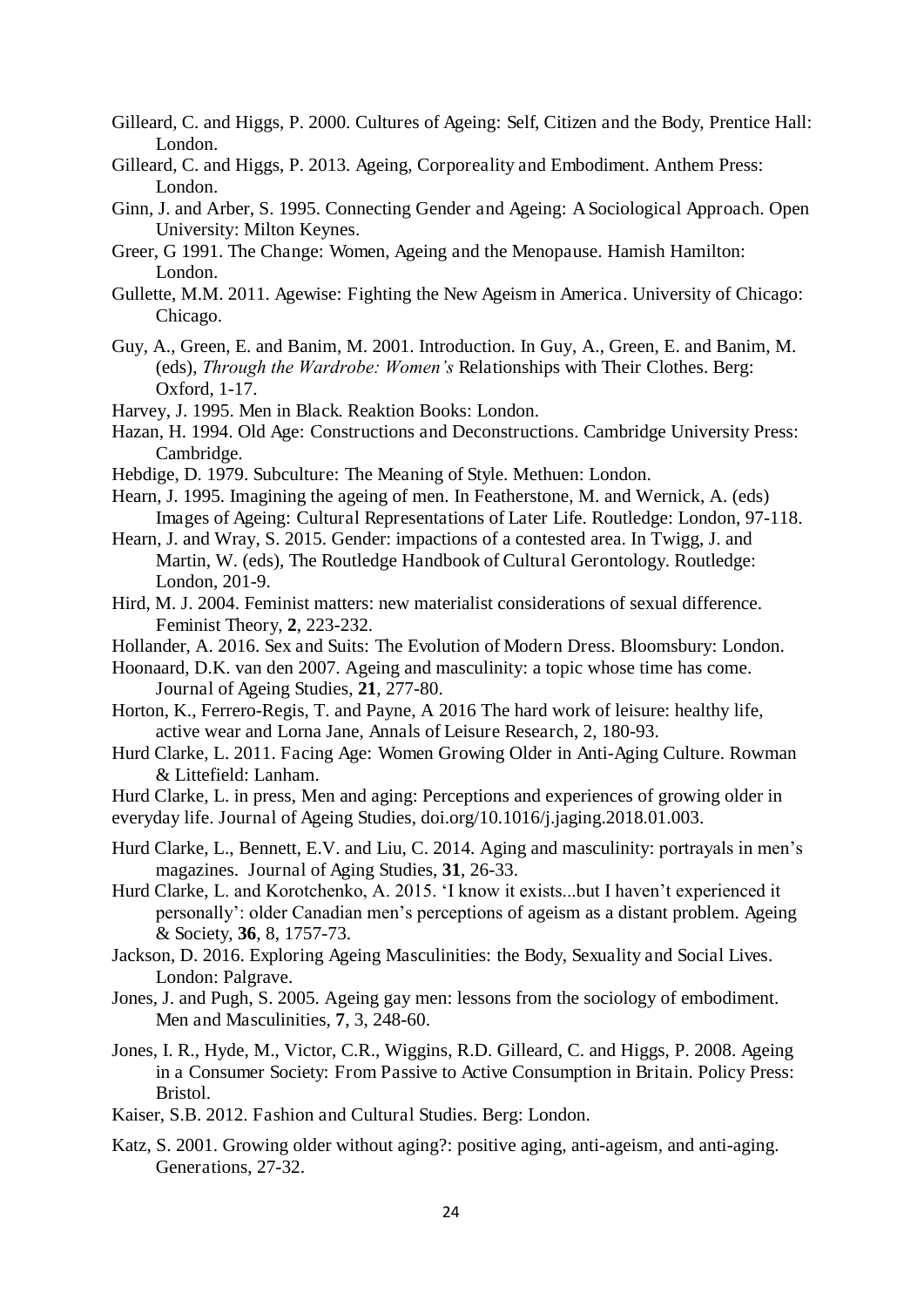- Katz, S. and Marshall, B. 2003. New sex for old: lifestyle, consumerism and the ethics of aging well. Journal of Aging Studies, **17**, 1, 3-16.
- Klepp, G. I. and Storm-Mathisen, A. 2005. Reading fashion as age: teenage girls' and grown women's accounts of clothing as body and social status. Fashion Theory, **9**, 3, 323-42.

Küchler, S. and Miller, D. (eds) 2005. Clothing as Material Culture. Berg: Oxford.

Kuchta, D. 2002. The Three-Piece Suit and Modern Masculinity, England, 1550-1850. University of California Press: Berkeley.

Lodge, A.C. and Umberson, D. 2012. All shook up: sexuality of mid to later life married

couple. Journal of Marriage and the Family, **74**, 428-43.

- Lodge, A.C. and Umberson, D. 2013. Age and embodied masculinities: midlife gay and heterosexual men talk about their bodies. Journal of Ageing Studies, **27**, 225-32.
- Luckett, M. 2000. Performing masculinities: dandyism and male fashion in 1960s and 70s in British cinema. In S. Bruzzi and P. C. Gibson, (eds) Fashion Cultures: Theories, Explorations and Analyses. Routledge: London: 315-28.
- Marshall, B. 2015. Anti-ageing and identities. In Twigg, J. and Martin, W. (eds) The Routledge Handbook of Cultural Gerontology. Routledge: London, 141-56.
- Marshall, B. L. and Katz, S. 2002. Forever functional: sexual fitness and the aging male body. Body and Society, **8**, 4, 43-70.
- McCauley Bowstead, J. 2018. Menswear Revolution: The Transformation of Contemporary *Men's Fashion.* Bloomsbury: London.
- McNeil, P. 2000. Macaroni masculinities. Fashion Theory, **4**, 4, 373-404.
- McNeil, P. and Karaminas, V. (eds) 2009. *The Men's Fashion Reader*. Berg: Oxford.
- Öberg, P. and Tornstam, L. 1999. Body images among men and women of different ages. Ageing & Society, **19**, 5, 629-644.
- Öberg, P. and Tornstam, L. 2001. Youthfulness and fitness identity ideals for all ages?. Journal of Ageing and Identity, **6,** 1, 15-29.
- Ojala, H, Calasanti, T., King, N., Pietilä, I. 2016. Natural(ly) men: masculinity and gendered anti-ageing practices in Finland and USA. Ageing & Society, **36**, 2, 356-75.
- Pietiä, I. and Ojala, H. 2011. Acting age in the context of health: middle-aged working-class men talking about bodies and aging. Journal of Aging Studies, **25**, 380-89.
- Sadkowska, A. M., Wilde, D. J. and Fisher, T. 2016. Third age men's experiences of fashion and clothing: phenomenological analysis. Age Culture Humanities, **2**, 35-70.
- Sandberg, L. 2011. Getting Intimate: A Feminist Analysis of Old Age, Masculinity and Sexuality. Linköping Studies in Arts and Sciences: Linköping .
- Simpson, P. 2013a. Work that body: distinguishing an authentic middle aged gay self. Critical Studies in Fashion and Beauty, **4**, 1&2, 147-71.
- Simpson, P. 2013b. Alienation, ambivalence and agency: middle aged gay men and ageism in Manchester's gay village. Sexualities, **16**, 3-4, 283-99.
- Slevin, K.F 2008. Disciplining bodies: the ageing experiences of older heterosexual and gay men. Generations, Spring.
- Spector-Mersel, G. 2006. Never–ageing scripts: western hegemonic masculinity scripts. Journal of Gender Studies, **15**, 1, 67-82.
- Smith, G.V. and Ekerdt, D. 2011. Confronting the material convoy in later life. Sociological Inquiry, **81**, 3, 377-91.
- Sontag, S. 1972. The double standard of aging. The Saturday Review, 23 September, 29-38.
- Tarrant, A. 2010. Maturing a sub discipline: the intersectional geographies of masculinities and old age. Geography Compass, **4**, 10, 1580-91.
- Thompson, E. H. 1994. *Older Men's Lives*. Sage: Thousand Oaks, CA.

Thompson, E. H. 2006. Images of old men's masculinity: still a man? Sex Roles, **55**, 633-48. Tseëlon, E. 1995. The Masque of Femininity. Sage: London.